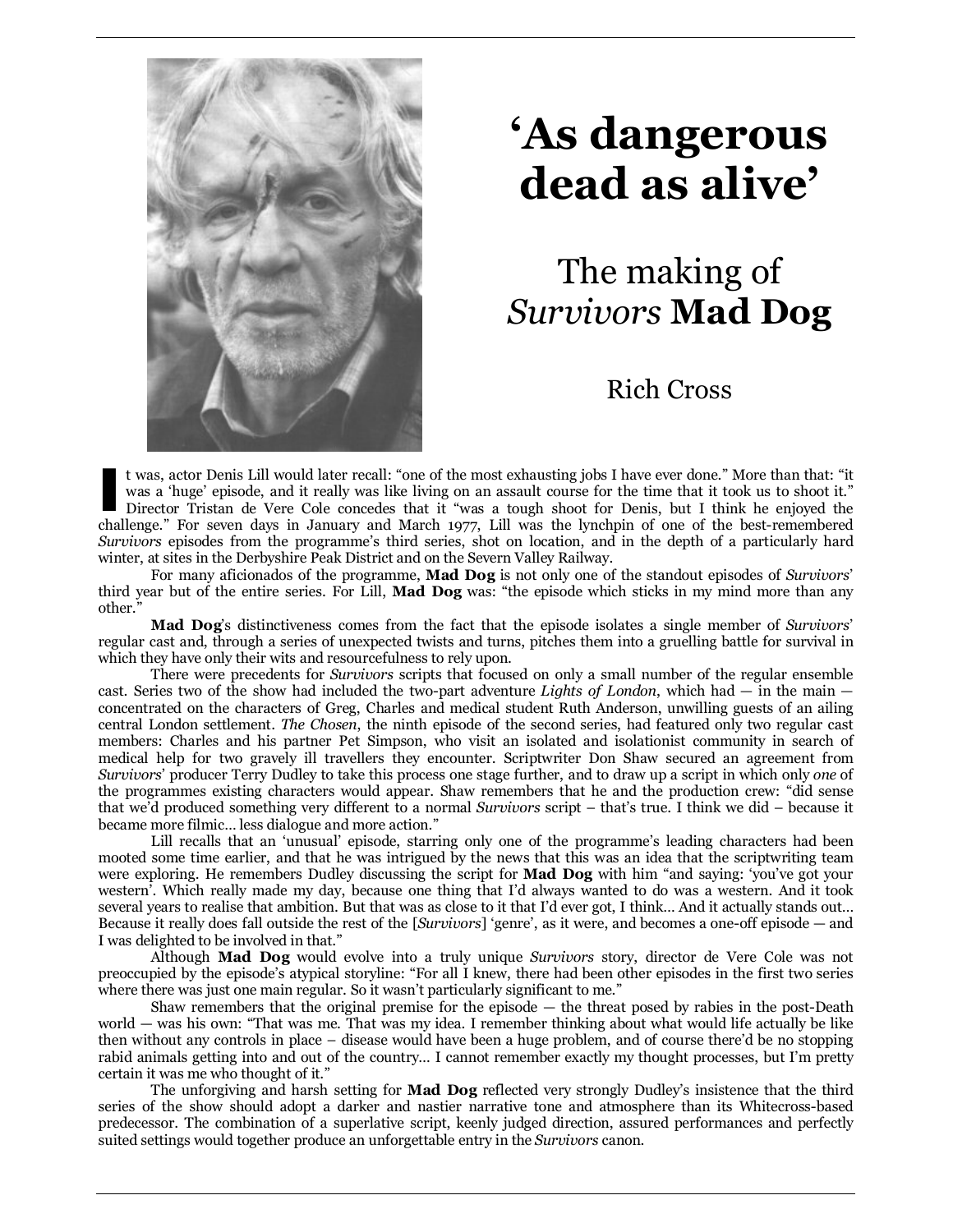## **Signing up for series three**

roduction on *Survivors*' third series got underway in the autumn of 1976, after Dudley received the go-ahead from the BBC to prepare a further set of thirteen episodes. As part of a writing team of five, Don Shaw was commissioned to provide the script for two series three episodes: **Mad Dog** (scheduled as the fourth episode From the BBC to prepare a further set of thirteen episodes. As part of a writing team of five, Don Shaw was commissioned to provide the script for two series three episodes: **Mad Dog** (scheduled as the fourth episode in th second series, contributing two memorable scripts (*Greater Love* and *Face of the Tiger*), and was one of four writers who were invited back to the programme in its final year (along with Ian McCulloch, Martin Worth and Roger Parkes). The fifth and final member of the writing team for *Survivors*' third series would be Dudley himself, who would pen the opening episode *Manhunt*.

In contrast to the continuity that Dudley sought amongst the series writers, he chose to rebuild his directing team from scratch for *Survivors*' third series, hiring seasoned TV professionals George Spenton-Foster, Peter Jefferies and Tristan de Vere Cole. Scriptwriter Shaw had followed *Survivors* from the very beginning, but before joining the show de Vere Cole had not. He "was aware of the series, and I had watched a bit of the first one, but it didn't grab me." Over the preceding two years, de Vere Cole had been: "extremely busy. I have been looking at what I was doing between April 1974 and December 1976, when I started my contract — and I did three episodes of *Warship*, four episodes of *Trinity Tales*; one *Z-Cars*, six *Angels* and a play called *The Game*." He recalls that: "Dudley asked me to go and see him, and that was it really… I'd never worked for Terry before, I don't think I'd actually ever even met him." De Vere Cole was assigned his three third series' episodes at the same meeting at the BBC, being awarded *Sparks* and *Long Live the King* at the same time as **Mad Dog**.

The leading characters of *Survivors* had been revised prior to the start of work on series three, just as they had been between the first and the second series. In 1977, Jenny Richards and Charles Vaughan would be joined by Hubert Goss to form a wandering group of emissaries who would leave the security of Whitecross behind, and set out on a quest to reunite with Greg Preston and push forward their joint efforts at reconstruction and socio-economic revival.

The character of Charles Vaughan, played by Denis Lill, had first appeared as a one-off guest-star in the first series *Survivors*' episode *Corn Dolly* back in 1975, before returning to become one of the shows joint leads in series two the following year. In 1977, with actor Ian McCulloch (who played the role of Greg Preston) opting to appear in just two episodes of the final series, Lill's position as the leading male actor on the programme was assured. What enhanced his status still further was the award of what was effectively a 'showcase' episode for his character in the guise of **Mad Dog**.

## **Writing the script for** Mad Dog

rior to his work on *Survivors*, Shaw had worked with producer Terry Dudley on a number of other TV projects. "I'd worked with him on *Doomwatch*. I wrote some episodes for that, and I was one of the first writers on that. It came from Kit Pedler and Gerry Davies, and I worked with them. Surprisingly, Terry projects. "I'd worked with him on *Doomwatch*. I wrote some episodes for that, and I was one of the first writers on that. It came from Kit Pedler and Gerry Davies, and I worked with them. Surprisingly, Terry Dudley had me northern England – before *Survivors*. It was in 1969. Terry Dudley got me working on that." Following their various collaborations, Shaw had come to admire Dudley "because he was doing some very interesting work at the BBC, and at that time I was very much an up-and-coming hot-shot writer."

For Shaw, the particular attraction of working on *Survivors* was that it gave him the opportunity to explore his own interest in "ideas and philosophies. This is what fascinated me, particularly people who are up against it. This is why *Survivors* was such a great series, fundamentally. People are tested against the very basic elements of life – life and death."

On both series one and two of *Survivors* conflicts between Dudley and his team of scriptwriters had been an unwelcome and recurring aspect of the behind-the-scenes process. With Dudley taking a less invasive approach to his work on series three, this issue appears to have become far less fraught and there were far fewer instances of Dudley attempting to rework the scripts of his writers' team. Shaw felt that Dudley gave him a huge amount of creative room for manoeuvre: "I think he trusted you, and he picked writers that he could trust. So what happened was that you had the basic outline – not the plot, no, or where it was going even, but where we were at. 'How do you want to take it forward?' In other words, he left it to the writer."

Shaw was commissioned to produce scripts for **Mad Dog** and *Reunion* in October 1976. During the time in which he researched his first series three episode, Shaw spoke with a doctor friend of his who advised him in detail how a rabies infection would affect a patient as it developed. Early on in the writing process for **Mad Dog**, Shaw settled on the dramatic shift that would occur part way through the episode: a change that would shift the focus of the drama from the from the philosophical and political conflict between Charles and Dr Richard Fenton (who rescues him from the attack of the wild dog pack) to Charles' flight for his life, pursued by the hard-headed Sanders and his hunting party, convinced that this wounded stranger in their midst is a potential rabies carrier.

Shaw explains that he didn't want the drama "to get bogged down in verbiage. Philosophical discussion is not really what drama is about. It's about conflict, basically, isn't it? Dramatic conflict of some sort. So I think that… gave it a good balance."

Shaw remembers that the deadline for each *Survivors* script was usually very tight: "I had three weeks in which to write an episode. Three weeks – that was all you had! That was very, very short."

Director de Vere Cole was immediately impressed by Shaw's completed script, which he felt required very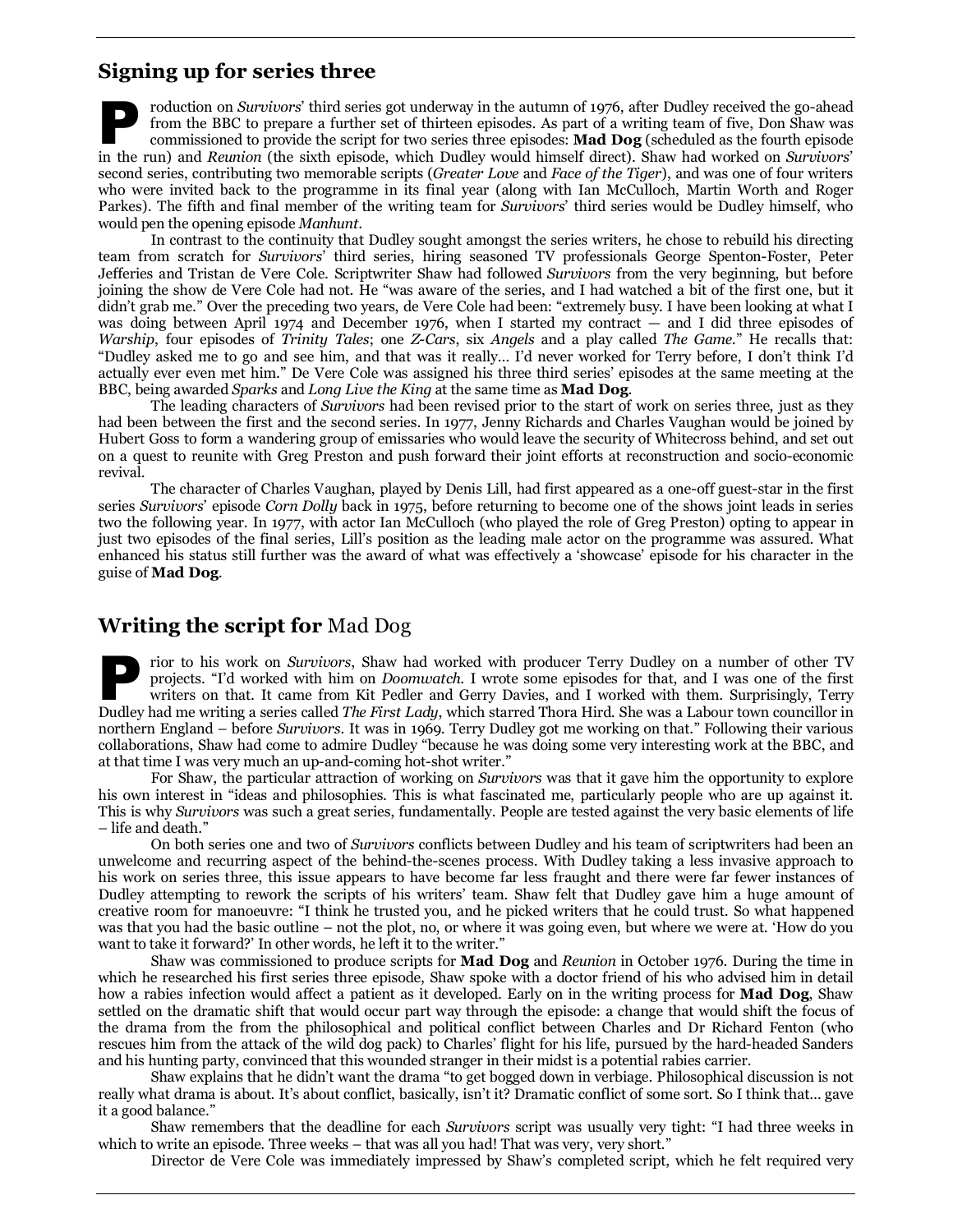few changes: "One sometimes gets a script, and you can see the potential. It's not arrogance, but, the producer's had a go at it and the script editor's had a go at it, and then the director had a go at it, and then the actors want to have their say. But my theory is that, however bad or so-so a script is, basically, what ends up on the screen is going to be, minimum, seventy-per-cent the writer's own words. Now, with Don Shaw's scripts obviously one had queries, one had questions, one had ideas, but I would say… ninety-per-cent of what ended up on the screen was there in the beginning." Moreover, he was particularly pleased that **Mad Dog**: "had the good contrast" between the dialoguedriven character based components and the roving action sequences. The script was given a swift go-ahead: "I don't remember even having a 'script conference' with him when the script came in." There was absolutely "no fiddling by Terry Dudley."

Denis Lill was equally taken by the finished article: "I looked at the script and I thought 'my goodness, this is a remarkably good idea.'" Shaw was, in turn, particularly pleased by the on-screen realisation and execution of his **Mad Dog** script — much to de Vere Cole's evident satisfaction.

## **Recruiting the production team**

irector de Vere Cole recalls that: "my contract started on 6 December 1976 and the first shooting day was 27 January 1977. Now, of that six or seven weeks, part of the time was also spent on  $-$  even though the scripts weren't there right from the beginning — thinking about them [*the other two episodes*] as well. Obviously, irector de Vere Cole recalls that: "my contract started on 6 December 1976 and the first shooting day was 27 January 1977. Now, of that six or seven weeks, part of the time was also spent on — even though the scripts weren extremely pleased to be able to call upon the expertise of a range of technicians and specialists with whom he had either worked before or whose reputation was well known.

Production Unit Manager Gordon Elsbury, with whom de Vere Cole had collaborated previously, had three wide-ranging behind-the-camera roles on **Mad Dog**, serving as Assistant Director, Production Manager and Location Manager. On comparable productions today, these roles are split between three specialist crew members. Elsbury was responsible for sourcing suitable locations, securing the director's approval of his selection; arranging filming permissions and fees; planning the mechanics of the shoot; finding and booking transport and accommodation, and, ultimately, "making up the schedule" that would serve as the timetable for the shoot.

De Vere Cole's Production Assistant was Patricia Preece; a colleague he'd also worked with prior to *Survivors*. She was, he recalls, "cool and efficient." Her job: "covered all aspects of the paperwork on the production, calling the shots… and being a personal sounding-board for the director – amongst many other diverse tasks." Preece was also responsible for continuity on the shoot: " which is terribly important, particularly when filming complex setups with one camera." On *Survivors*, de Vere Cole remembers that he could rely on both the skills and commitment of camera crew who "were so keen and willing." Three cameramen worked on the original **Mad Dog** shoot: Frank Hudson, Simon Fone (who both served on *Survivors* second series, and several other series three episodes) and Roger Prior (who only worked on **Mad Dog**).

Working closely with his camera operators was the episode's Lighting Director. "I had particularly asked for the lighting guy to be Hubert Cartwright. Now, Hu Cartwright was a brilliant lighting man for video. When they did *The Major of Casterbridge* series with Alan Bates, the lighting was fantastic. It was all done with candles and through windows and [*using*] natural light — so I asked for him on a *Z Cars* I was doing, and he did it and he was great to work with, and I asked for him to be on my three [*Survivors*]. He was somebody who believed in natural light as much as possible and not augmenting too much, to the point that sometimes the technicians in the van would say 'we've got a noisy picture, I think we need more light.' And I would say 'I like the picture as it is, and I'll buy the grain.'" From the technicians there'd be: "a lot of tooth-sucking going on, and I'd say 'well, let's wait until Hu comes back in, and he'll have a look at it.' And I'd say 'Hu, we're just discussing these pictures — do you think they're too grainy?'. 'Oh. I like them as they are.' I'd say 'fine, I'm happy'."

"I also had a very good sound guy called Ian Lieper, who'd worked with me before on OBs. A brilliant man, not afraid of using radio mics. There'd always been, in that period, [*the problem*] that sound people didn't like using radio mics. Either they were frightened of them, or they felt that they hadn't got control." Many technicians, when it came to using such technology: "if they could avoid it, they'd avoid it like the plague." In contrast, Leiper was a radio mic enthusiast, and "any problems, he solved with no kind of fuss." De Vere Cole adds: "He was brilliant, a lovely man, and when we were doing the storm stuff" in which Fenton and Charles ride on horseback through sleeting snow "the pitch-perfect sound was still there."

De Vere Cole was also "very pleased to have" on board the very capable Lisa Westcott (joined by assistant Jill Thomas) who was in charge of make-up, and Geoff Powell, who was employed as set designer. Powell, whose distinctive appearance was "not unlike a Hell's Angel", was "a very talented and organised guy. I had not worked with him before, but I was lucky to have him on the team." Powell worked closely with Assistant Floor Manager Kate Osborne who: "marshalled all the props on site, getting all the stuff together and looking after that side of things." Andre Salat and Kay Woodley served as set dressers, with Roger Williams responsible for sourcing the props prior to the shoot.

Jack Wells was the armourer for **Mad Dog** (he worked on many episodes of both series two and three), and was responsible for all of the firearms used by the actors and stunt performers at Monsal and Ilam; Ben Ford was in charge of all the horses used across the whole of *Survivors* third series; while Sam Perrie was similarly employed as a dog handler.

For de Vere Cole the confidence and competence of his production crew was central to the episode's success: "I couldn't have asked for a better lot of people." He remains insistent that their contribution to the production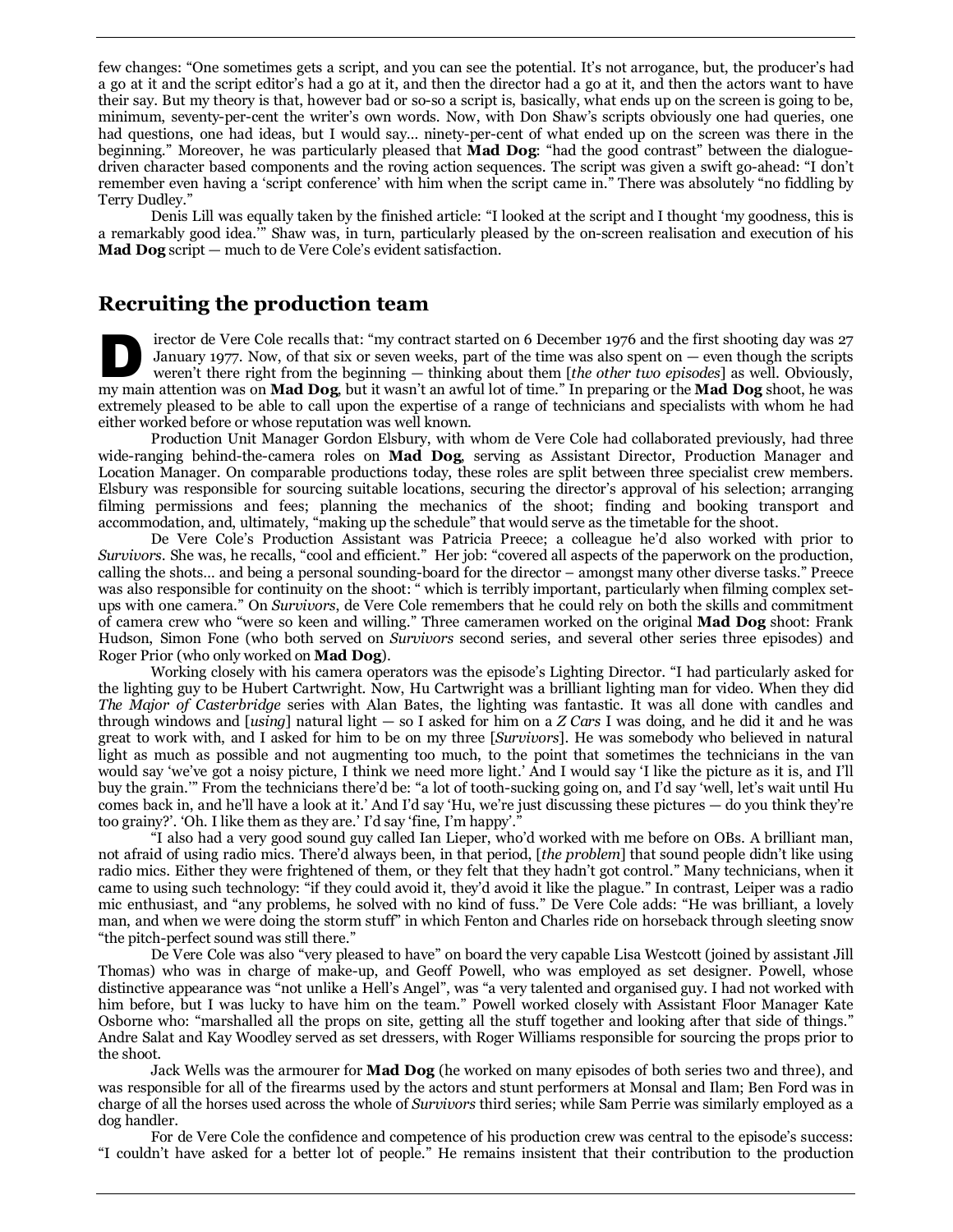process needs to be more widely recognised and acknowledged. "They don't get the credit they are due [*because*] they're in the background; they're not in the picture."

### **Recruiting the guest-stars**

lthough **Mad Dog** relies on a focus on the single character of Charles Vaughan (played with great panache by Denis Lill), its success is also premised on the presence of some very effectively and economically drawn guest characters with whom Charles interacts. Central amongst these is the mischievous and deeply Ithough **Mad Dog** relies on a focus on the single character of Charles Vaughan (played with great panache by Denis Lill), its success is also premised on the presence of some very effectively and economically drawn guest c Bernard Kay (Sanders), Ralph Arliss (Jim), Stephen Bill (Ron), Heather Canning (Ellen), Max Faulkner (Phil), Robert Pugh (Fireman) and Eric Francis (Driver).

The director remembers that (with the obvious exception of Lill) the choice of all other actors on **Mad Dog** was his own: "When I was hired for **Mad Dog**, and the other episodes, I did all the guest casting. And the process with me, and I think with directors at the time, was that you would check on the availability of actors — and some were available and some were not — and then you'd check on their fees — and some were too high and some were reasonable. You'd whittle it down, and you'd interview some, or, if they were well known, you'd send them a script. But with the final casting, you would go to your producer, whether it was Terry Dudley or [*his counterpart on*] *Z Cars* or whoever, and say 'these are the people I'm thinking of having.' And a producer might know somebody a bit better than you… The ultimate decision on guest casting was always with the director, but it was a foolish director who didn't actually consult with the producer, in case other ideas came up. Nobody had been cast, except for the regulars, when I appeared."

Morris Perry remembers: "I did [*some episodes of*] *The Sweeney* around that time, and I had done three series of *Special Branch*, which finished in '71. So it was a kind of period when I was doing quite a lot of telly." On meeting Perry, de Vere Cole was immediately convinced that he possessed the right sort of "erudite, professor-ish" feel for the character.

Perry recalls that his director suggested that he look at a famous novel to help him prepare for the role of the doomed Fenton: "There's a passage in *The Story of San Michele* he asked me to read. But the rabid don't write much and I didn't find it much help… [*in evoking a sense of what*] it feels like." In addition, Perry "did a bit of research elsewhere"; however except "that it's dangerous and makes you froth at the mouth" he acknowledges he knew "very little" about the disease. He concedes that, as an actor: "In the end, you're pretty much alone and you just have a shot at it."

De Vere Cole had employed several of the actors that he hired for **Mad Dog** on earlier productions on which he'd been director. "I'd worked with Bernard Kay and Ralph Arliss before", in Kay's case "two or three times." The director first encountered Robert Pugh at the Rose Bruford School in Kent, where he'd been studying stage and screen acting. "He'd been there as a student, and I'd been very struck by him, so I offered him the part of the fireman on the train." Pugh had the right sort of "physical presence… He looked the part totally." In de Vere Cole's view: "He was excellent in what was a small part." The director also felt that his colleague Francis had just the right demeanour and presence to be credible in the role of the train driver. The director was similarly impressed by Ralph Arliss, another "very physical" actor. "When we were up there staying in this little broken down hotel in the snow, at Alsopen-le-Dale, Ralph got up before shooting and did a sort of marathon run every morning." Morris Perry remembers that Arliss was: "good with horses, and he was capable or running five miles before work in the morning."

On meeting with Heather Canning, the director was sure that she possessed the "serenity… kindness and warmth" that was required for the role of Ellen. Canning's background was principally as a stage actress, but de Vere Cole was confident that she grasped the very different requirements of acting on the small-screen.

In selecting all of his guest actors, de Vere Cole chose to forgo the normal auditioning process (getting the actor to read through a section of this script) as he had decided from experience that this was an unreliable guide to the actor's true on-screen abilities. Instead he preferred to get a measure of the performer through an informal discussion of the role and the actor's ideas about how they might approach it.

Tragically, Bernard Kay's wife Patricia Hayes died just prior to shooting on the episode was due to get underway. De Vere Cole immediately offered to reschedule Kay's scenes, but the actor was insistent on his desire to work and joined the production as scheduled. "She had literally just died the week before shooting. And he arrived… and I had said to him 'look Bernard, we can leave your scenes.' He said 'no, no — I want to work.' So we stayed up, when he'd arrived that first night at the hotel, until three o'clock playing backgammon." Come the next morning: "he did his job, he was so professional."

Little information is available on the rehearsal process for **Mad Dog**, although the general trend of series three episodes was that such sort of preparation ahead of arrival on location had been sharply curtailed – such were the time pressures on the series' directors. What de Vere Cole certainly had clearly mapped out before his cast assembled on site was a meticulous shooting schedule for each of his five allotted days, from which little deviation could be afforded.

Since the latter part of series one, *Survivors* had become almost entirely reliant on on-location recording by Outside Broadcast (OB) video cameras. These twin cameras would be attached by lengthy 'umbilical cables' to a 'scanner van' where both sound and image would be recorded to tape for later editing. From *Starvation* onwards, *Survivors* principal locations had been at or close to Hampton Court near Hope-under-Dinmore (the setting for the Grange community). Making use of sites in close proximity to one another was, series one and two director Pennant Roberts recalls, a vital requisite for completing an episode shoot in the available time. On series two, the following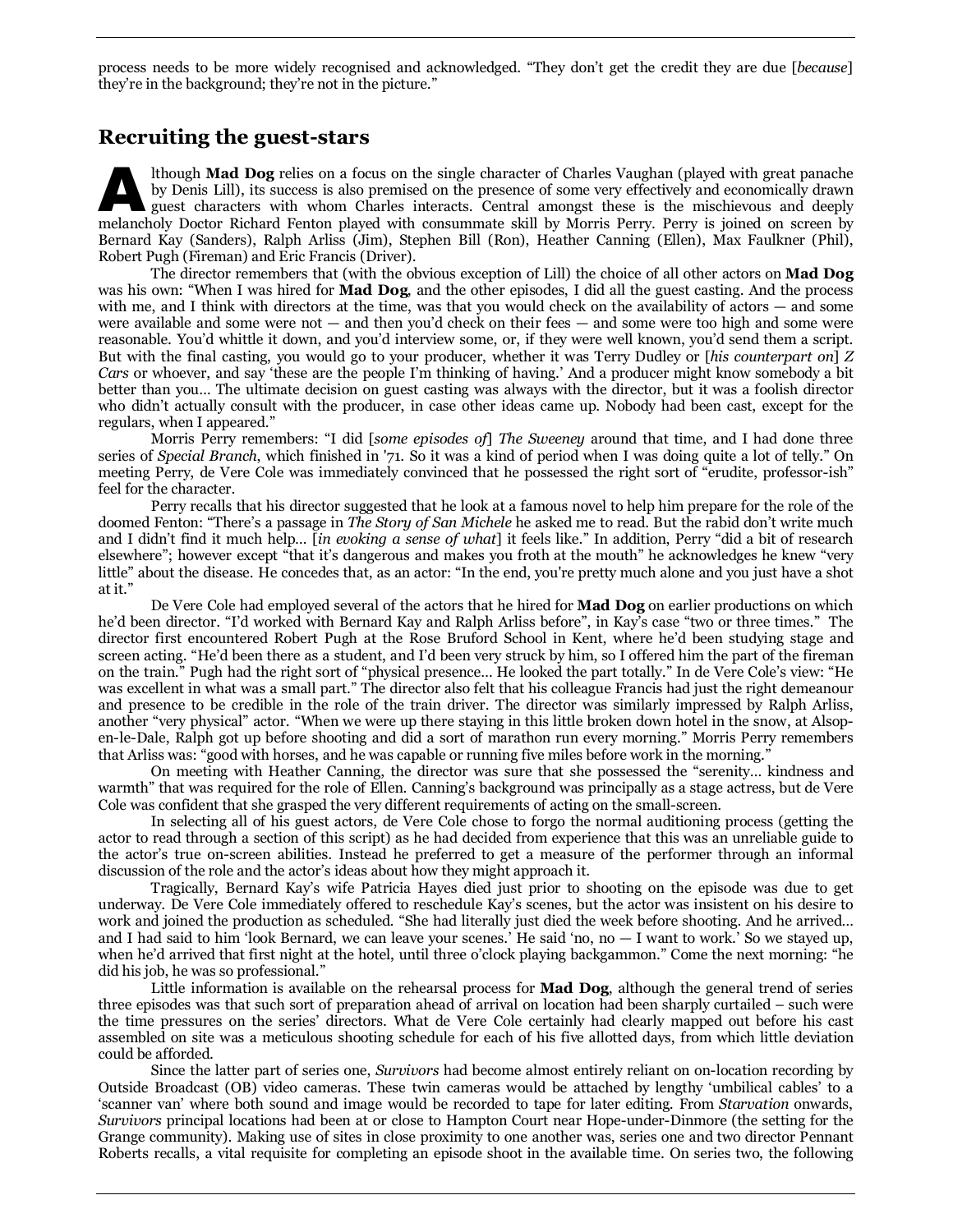year, the programme followed the same logic: making the the Callow Hill settlement just outside Monmouth its principal location, although a number of episodes did venture further afield. For series three of *Survivors* there was no such fixed base, as the programme rediscovered the wandering format with which the first series had begun.

For **Mad Dog**, the challenge was not just that previously-unseen locations had to be sourced and secured, but that — once these had been found — the production needed travel to, set up and record at three separate sites within its five day allotted time-slot.

## **Selecting the** Mad Dog **locations**

ew viewers would disagree with Lill's assessment that, for **Mad Dog**, recording took place: "in some stunning I locations." For this unusual episode, the production unit found the ideal isolated rural locations in which Charles' encounter with Fenton, his slide into fever, and Charles' flight for his life could all be depicted. Shaw ew viewers would disagree with Lill's assessment that, for **Mad Dog**, recording took place: "in some stunning locations." For this unusual episode, the production unit found the ideal isolated rural locations in which Char studio drama and film. With those lightweight OB cameras we could go out and explore the environment, as television does at its best." In Shaw's view: "OB liberated you. You could go out and do the whole thing like film; without the quality of film but nevertheless with the freedom of film. You could go onto locations. You could record people on bikes riding down lanes, and people being dragged by horses, suffering rabies, in the depths of the winter." He reflects that: "The cast and the technicians had to be very hardy for this type of work since they had to spend a long time just standing around in the cold."

Although the locations on which de Vere Cole ultimately settled seem perfectly suited, scriptwriter Shaw is clear that he had not been prescriptive in describing the locations in which the episode was to be set. Shaw explains: "I'm not a locations manager. I didn't go out and hunt these places down." Shaw had set the story of **Mad Dog** in some unspecified part of the Peak District – having Fenton refer to the "urban dogs", now escaped from the nearby conurbations of Sheffield (where Fenton himself worked as a lecturer) and Manchester, who will soon have killed: "every sheep between here and Buxton." The exact locations for the shoot, however, remained a matter for the director. De Vere Cole was alerted to the existence of Monsal Dale, just outside of Bakewell, by his Production Unit Manager, who thought that the valley together might provide many useable sites in close proximity to one another. The director remembers: "Monsal Dale was found by Gordon Elsbury, who died some time ago, he was my production manager. His father suggested it." Elsbury and de Vere Cole were also recommended to look at locations just above the village of Ilam, some thirty miles to the south, where a remarkable isolated farmhouse, built as a recuperative sanatorium, stood high about the Dovedale gorge. On checking out the area, and discovering the nearby Ilam Tops Farm, Elsbury and de Vere Cole were confident that (with the Severn Valley Railway scenes already agreed) they had found all of their necessary locations. The director recalls: "You go round; you see your locations; you have a mosey round, you say 'yeah, this'll do.' You go back on your own, and you spend time on your own, working out what you want to see in the confines [*of the setting*] and what's required in the script. Then you do your recee with your cameraman and sound and lighting, and you say 'this is what I want to do.'"

De Vere Cole first travelled to the Derbyshire locations for **Mad Dog** on December 8 1976, when he stayed at the Isaak Walton Hotel in Ilam for a 'recee' lasting until December 10. It became almost immediately clear that Monsal Dale would provide an ideal location for the vast majority of the episode's scenes. With a shooting schedule now in draft form, de Vere Cole visited scriptwriter Shaw on December 18 1976 at his home in Etwell in Derbyshire to discuss the episode further. He had: "nice chats with Don, whom I'd met before, because he did a lot of work with Innes Lloyd, on *Thirty Minute Theatre*s and so on, and I'd worked a lot with Innes Lloyd, so our paths had crossed." After filming on **Mad Dog** had been completed, the pair were to learn that the Monsal locations which feature so prominently in the episode had five years earlier been utilised on an adaptation of *The Watercress Girl* — an instalment of Granada TV's *Country Matters* drama series. **Mad Dog**'s place in the production run in series was dictated by Dudley's schedule for the entire series, and the need to have the seasons on screen unfold in broadly chronological order. Shaw could not have dictated the wintry weather conditions which so enhanced the on-screen realisation of his story. De Vere Cole recalls that **Mad Dog**: "was not 'set' in any time — 'this is to be filmed in January'… The writer would be commissioned to write. He wouldn't know when his story was going to be shot. He wouldn't say 'I want this to be shot in January', because the whole schedule of how all the other episodes would be shot would then have to be worked round it, and the producer would not… [*entertain that sort of constraint*] on something like *Survivors*… I don't think he and Terry Dudley said 'let's shoot this in the depths of winter, and we might get snow and ice and it might look good.'" Shaw agrees: "It wasn't written into it, because you can't do that. Episodes have their slots, and they have to go out on certain days and you get the weather that you've got. We were just fortunate... we could not predict the weather. It just so happened it was like that… There was snow there; there was ice; and the cold undoubtedly was there. You cannot plan for that though."

## **Day One: beginning the shoot at Hampton Loade**

he five-day shoot for **Mad Dog** (the standard allocation for each *Survivors* episode) began on 27 January 1977, with the production unit leaving London early that morning to head to the first locations on the Severn Valley Railway. Dudley had arranged for *Survivors* to make extensive use of the rail line in three series three episodes which would be recorded concurrently: *Law of the Jungle*, which had preceded **Mad Dog**, and *Bridgehead*, beyonds which would be recorded concurrently: *Law of the Jungle*, which had preceded **Mad Dog**, and *Brid* which was to follow it. (A short establishing shot of a train in motion, filmed during the making of *Bridgehead* would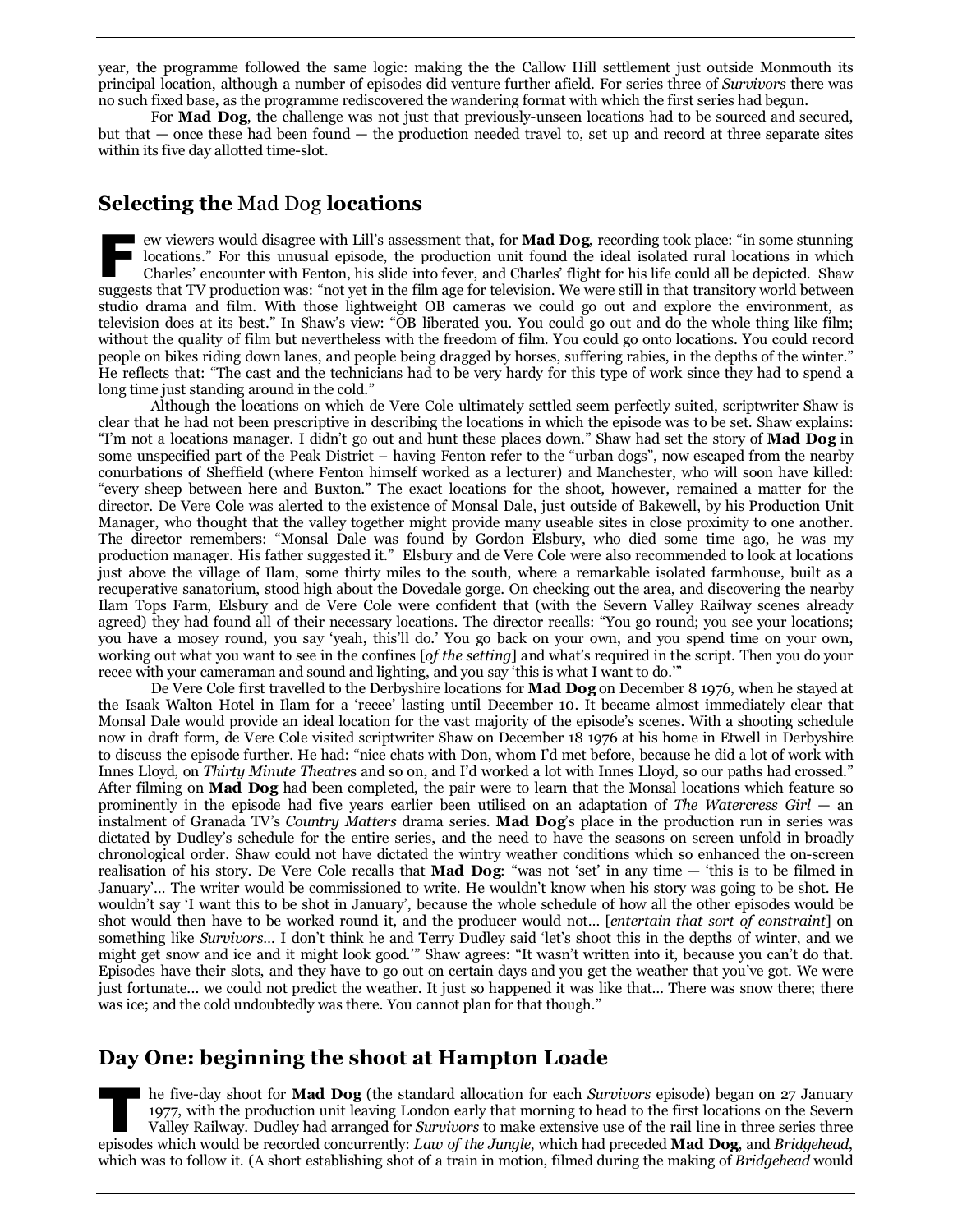also later appear in the opening scenes of the series' final episode *Power*). De Vere Cole recalls that his unit "was not ordered to go there" first off, but as the previous and following episodes were scheduled to make use of locations on the same line: "I said 'fine, let's go there.' I was very happy with it."

Starting with the Severn Valley locations meant that the closing sequences of **Mad Dog**, featuring Charles' escape from the district by stream train, and his nursing back to health by the train crew's community, were the first to be recorded.

These scenes were shot at and close to Hampton Loade station on the Severn Valley Steam Railway, which had recently been brought back into operation by a restoration team, and which had in 1972 appeared in an unsuccessful series' pilot penned by *Survivors*' creator Terry Nation: *The Incredible Robert Baldick*: 'Never Come Night'. Several of the sites made use of in **Mad Dog** have since disappeared in the course of the line's redevelopment, although Hampton Loade station is itself still regularly served by trains from the Kidderminster and Bridgnorth terminuses of the line.

As he travelled to the location, de Vere Cole recalls that he did not feel in any way anxious about beginning work on his first Outside Broadcast shoot on *Survivors*. Given his wide previous experience, he was: "Not at all worried, because I'd worked with video on location since 1970. I did a series called *Waugh on Crime*. *Z Cars* I did in 1971 and 1976, and *Trinity Tales*, by Alan Plater, which was his version of *The Canterbury Tales*, in 1975, which was a mixture of studio, film and OB cameras. And I'd also done, at the opening of the Manchester [*BBC*] studios, for David Rose the producer, *The Game* by Harold Brighouse which Henry Livings had adapted, for which we used a mixture of studio and OB cameras around Manchester. So I actually quite enjoyed that sort of working, and was not apprehensive."

Having prepared exhaustively in advance, the director began with a clear sense of how he was going to approach the shoot: "And I think if you asked people… I'm not exactly 'pedantic', but I know what I want to see… With the OB work on *Survivors* you didn't actually stand and jaw-jaw about how you were going to shoot it. You told them what you wanted to see, and they'd throw up the pictures on the monitor, and you'd say 'no, let's go tighter and come out with them', or 'let's go wider to begin with and zoom in.'"

#### **The Incredible Robert Baldick**

In 1971, *Survivors* creator Terry Nation approached the BBC Drama Department with a pitch for a new series that would follow the adventures of Victorian gentleman sleuth Robert Baldick. This fiercely intelligent and forward-thinking investigator was to become involved in supernatural goings-on across the continent of Europe, bringing scientific reasoning to bear on unexplained crimes and bizarre phenomena. Initially entitled *The Incredible Dr Baldick*, Nation won a commission for a 'Drama Playhouse' pilot for a possible series. This first instalment, "Never Come Night", broadcast in October 1972, introduced what was to be Baldick's signature mode of transport: his private train *The Red Czar*, on which he was to roam far and wide at home and abroad. Sequences involving the train were filmed as locations close to Hampton Loade (later used for the closing sequences of **Mad Dog**). With the pilot proving unsuccessful, these were to be the only scenes involving Baldick's stylish locomotive ever recorded.

The restrictions of budget were also not a significant concern to the director: "Well, because one had been brought up on television, with *Z Cars* and all those sorts of things in the past, where you were given a budget, and, basically, in those days, if you wanted to spend more on design, you would do so and you would cut back on your extras or whatever." As a result, he: "wasn't really conscious of the restraints of budget. Time — time was always the thing in television in those days. Getting it done in the time was the problem."

As recording on **Mad Dog** began, with useable daylight in seasonally short supply, time pressures were again at their most acute – as they had been for directors shooting the early episodes of the previous two series of *Survivors*, each of which had had a January start date. De Vere Cole points out that what made his job on **Mad Dog** still more challenging was that the majority of the episode was set in daytime exterior locations: "There were very few night scenes, apart from those at Fenton's cottage… In a funny sort of way, you might have thought that they would have scheduled an episode that had a lot of night shoots, because it gets dark at 4.30pm in January. You can't start shooting until 9.00, or 8.30 if you're lucky, in the morning, and you have to stop shooting at 4.00-4.30pm. You've wasted time, in a way… I hadn't thought of it before — there must have been other episodes where there was a lot more night shooting than I had."

De Vere Cole began work on what was effectively a half-day of recording with actors Denis Lill (Charles), Robert Pugh (Fireman), Eric Francis (Driver), Alfreda Atkinson (Alfreda) and extras Stanley Welch and Kenneth Reynolds (who appear — in non-speaking roles — as farmers loading supplies onto the train in one of the closing scenes).

The first scenes scheduled to be shot on **Mad Dog** were those at and close to Hampton Loade station. The montage of shots of the steam engine racing along the track with the unconscious Charles aboard (Scene 50 on the shooting script) were the very first to be recorded. This and the next camera set-up involved locations in and around some sidings on the line, an site since redeveloped as a picnic area close to what is now the Country Park Halt on the line. The recording schedule made very clear that in these sequences the Driver and Fireman aboard the train were 'Not actors' but the actual rail crew. Next came Scene 49, in which Charles is seen crawling through the thicket by the track side before stopping to watch the stationary engine emerge from amidst a great cloud of steam – a scene the director was particularly pleased by. Avoiding the train crew, Charles sneakily climbs aboard the empty wagon at the rear of the rolling stock in the hope of making good his escape. The production then moved to Hampton Loade station itself, to record the arrival of the train at the station (Scene 51), and then Charles' discovery by the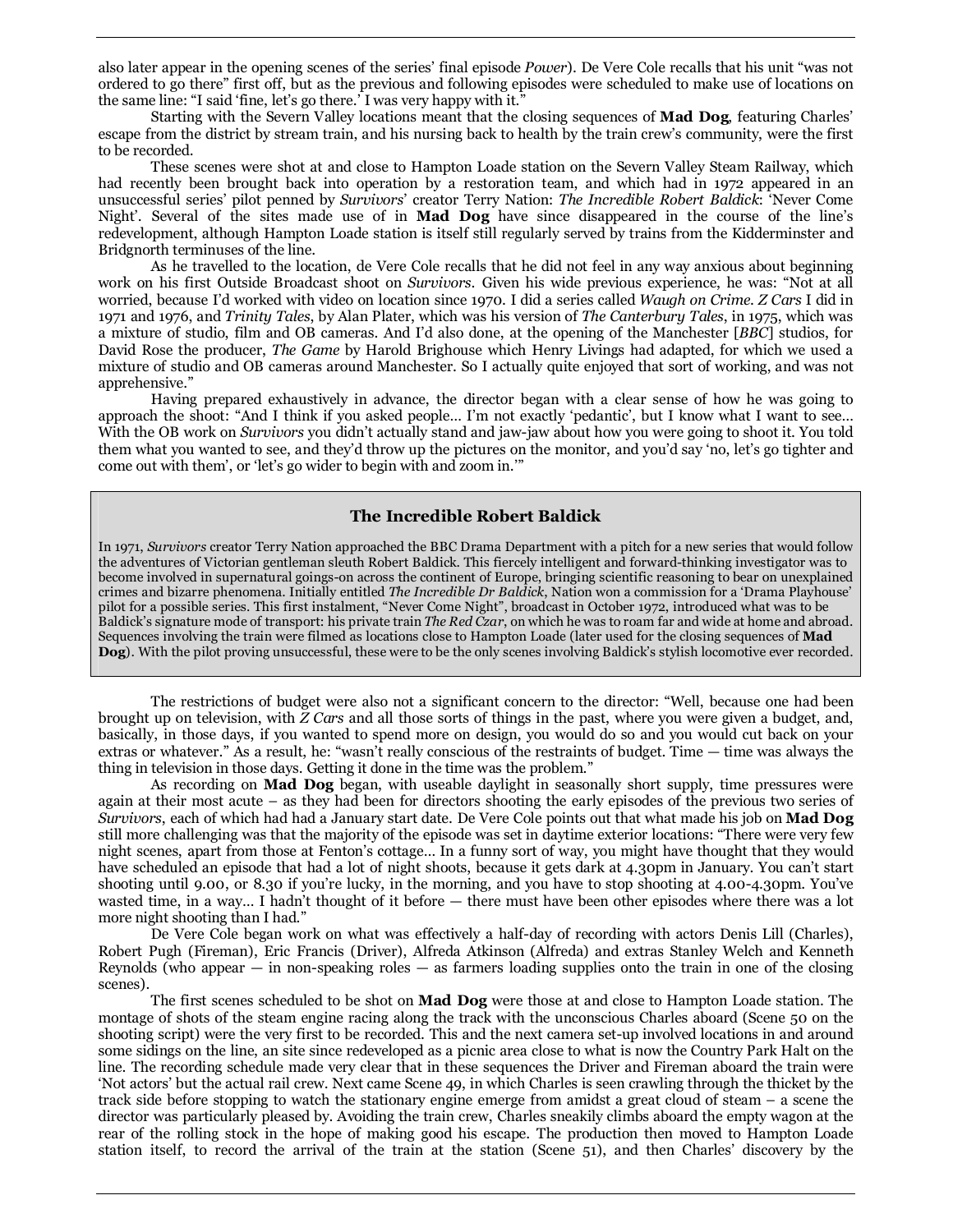disembarked crew. (In 1977, southbound trains arrived at the station at Platform 2. Since then the lines and platform numbers have been switched. The main action from **Mad Dog** was therefore shot on what is now Platform 1.) These sequences were recorded amidst a persistent rain shower – an early indication of wintry weather conditions that would get considerably worse as the production headed northwards the following day. Scenes 52-53 were the last set out on the schedule, which would – in the properly assembled edit of the episode – be the episode's final sequences. In these, Charles emerges from the station building and, thanking Alfreda for her hospitality, joins the engine driver on the platform to encourage him to think about plans for a national rail network. In these scenes, the OB camera reversed backwards along the platform, keeping Charles and the driver in mid-shot as they approached and then boarded the cab, where they rejoined the engine's fireman. In very cramped conditions, the final close-ups of the episode were then recorded inside the cab.

De Vere Cole had to tolerate a brief blur of interference lines on the picture as Lill sounded a blast on the engine whistle, before the vehicle (again, with the real crew aboard) departed the station. The continuing shot of train's departure, recorded from the station platform, was intended to provide the background for the episode's closing credits. The schedule noted that further footage for the opening railway montage could then be recorded if there was sufficient time available (but it seems likely that there was not), before location work concluded for Day One and the production broke camp to head northwards some seventy miles to Ilam on the edge of the Derbyshire Peak District.

When edited, the Severn Valley sequences would together account for just under five minutes of screen time (44:30 – 49:24), and with the target for all *Survivors*' shoots of '12-minutes cut footage per day of recording', this increased the work pressures for the remaining four days of the shoot.

## **Day Two: relocating to Ilam**

rriving in Derbyshire, the cast and crew bunkered down overnight at The New Inn in Alsop en-le-Dale, where they would stay for the remainder of the **Mad Dog** shoot. De Vere Cole recalls that, although the building was a little ragged around the edges, it was "a place of real character" and itself "perfect for a In the person of the cast and crew bunkered down overnight at The New Inn in Alsop en-le-Dale, where they would stay for the remainder of the **Mad Dog** shoot. De Vere Cole recalls that, although the building was a little r blazing fires." On the morning of 28 January 1977, the production arrived on site just above the village of Ilam and atop of the Dovedale George, outside the isolated Air Cottage farm. Lill remembers being made aware that "this curious little cottage had been built to house a tubercular daughter of a rather rich family. And this entire thing had been built there — an extraordinary location. Rather decayed and falling apart, but obviously quite a valuable piece of real estate now, I should imagine." He adds: "It was a beautiful little Victorian house in miniature for her to live in; presumably she died in it too."

For the next two days, all of the sequences making use of Air Cottage, the nearby Ilam Tops Farm and the surrounding area, would be recorded, despite the fact that these scenes appear at different points in the episode's storyline. The shoot at Ilam and later at Monsal Dale would show the ingenuity and sharp-eye of director de Vere Cole and his camera crew. Through the most intelligent and effective use of framing and editing, de Vere Cole was later able to imply on-screen that sites that are in reality many miles apart stood in close proximity, and also to make separate locations that are in truth adjacent to one another. De Vere Cole recalls that recording in such locations 'blocks' was the only practical way to work: "When we got to Ilam… you've got your caravans, you've got your circus of trucks up there, you don't want to be moving them out and then come back again. That's wasting time you haven't got."

Joining the production on its second day were actors Morris Perry (Fenton), Bernard Kay (Sanders) and Ralph Arliss (Jim).

The move northward to the Peak District coincided with a significant fall in temperature and a worsening of winter weather conditions that would accompany the team for the remainder of the shoot. Lill remembers: "it was bitterly cold — so cold in fact that we were snowed in at one stage, and we had to… [*take shelter in*] the pub! Awful, actually!" De Vere Cole remembers that the freezing conditions even affected the equipment. There were times " when we arrived in the morning, if we'd been on the site for two or three days, particularly Ilam, and we'd have to wait half-an-hour while we thawed out all of the equipment. That was par for the course." The director was, however, determined to make best use of all that the weather could throw at the production: "As you get more experience in filming, and it's pissing with rain… you're going to shoot anyway, when you actually look at it on the screen, provided that it has rained reasonably constantly and not just been one shower and you've had to reshoot, it's a bonus… And it was the same with the weather on **Mad Dog**. It paid off; it was a bonus. It was part of what made the programme successful. In many ways, it was lucky."

The sequences above Ilam were the first of the **Mad Dog** locations at which writer Shaw was present during the recording. For the remainder of the shoot, Shaw recalls that he: "was there all the time. Loved it, loved it." The presence of a writer on-set might not always be welcomed by cast and crew, but Shaw recalls that there were no objections from: "people that I worked with. They often liked the writer there. So long as the writer didn't interfere. It would help them occasionally, because they could turn round to the writer and say 'hey, what about this?'" De Vere Cole remembers that Shaw "never intruded" on his directorial decision making.

Recording on Day Two of **Mad Dog** began with all of the exterior sequences set outside and in close proximity to Air Cottage — Fenton's 'half-way house' in the episode. First up was Scene 9, in which Fenton, standing in the doorway, hurls out the pan of water that Charles has fetched for him from the river. He and Charles share a second's revealing eye contact, before Fenton slams the door and retreats inside. On the DVD audio commentary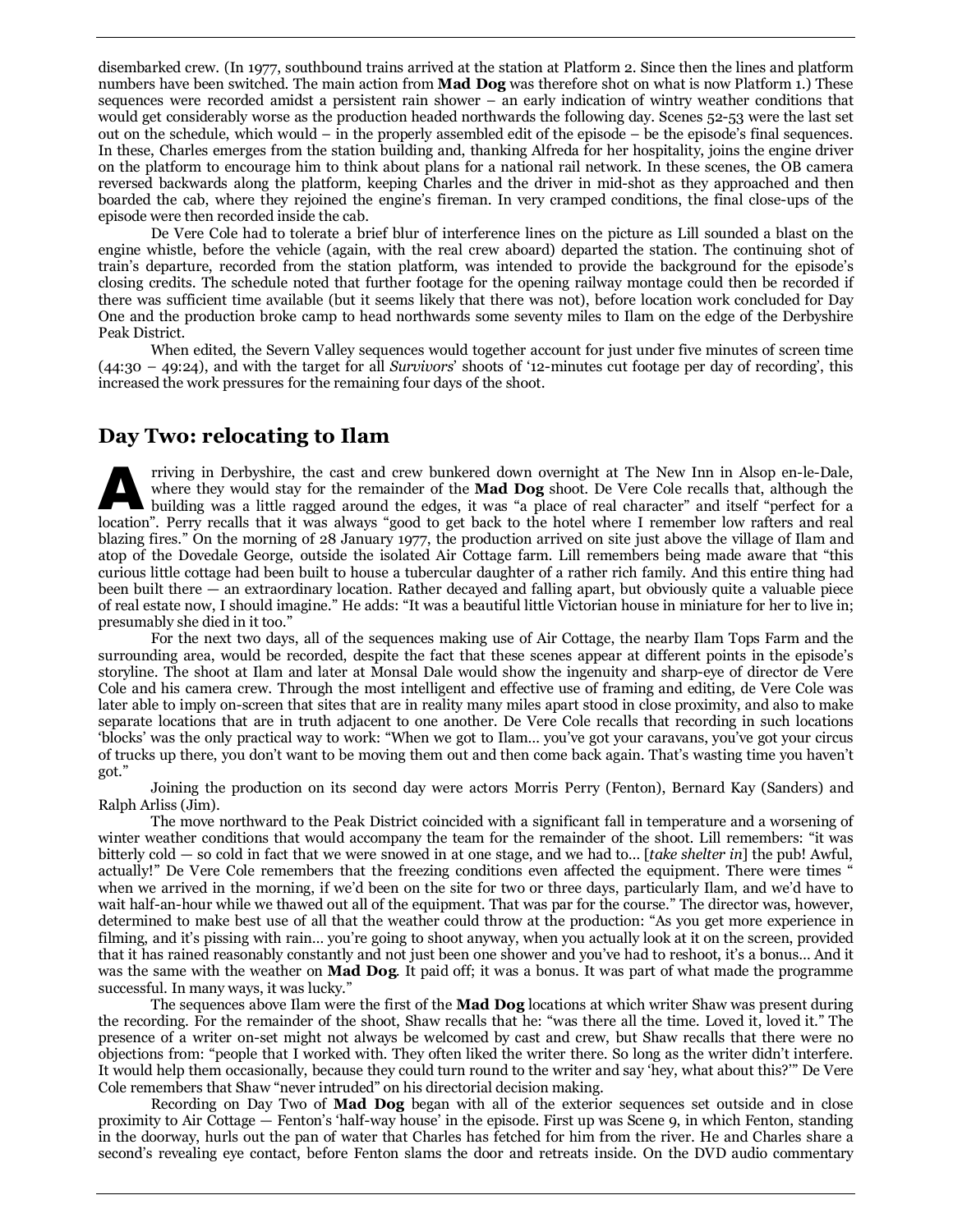track for **Mad Dog**, recorded in August 2005, Perry reflects that this (actually his first sequence on the shoot) was a "great moment".

This short, but highly memorable, scene was followed by the more extensive sequence in which a distraught Fenton attempts suicide by threatening to jump from the wall behind his 'half-way house' into the river in the valley below (Scene 11). The crash-zoom of the flowing water by which Fenton is repulsed was recorded later from the top of the viaduct in Monsal Dale, and cut-in at the editing stage. The conceit works wells, although de Vere Cole suggests that use of a shot of the Monsal weir would have provided him with a more dramatic image: "I have to say, it isn't a very good shot… We should have done it looking down at the weir, but I expect I couldn't get a high enough POV [*point-of-view*] shot looking straight down."

This was the first of many planned cutting-together of Monsal and Ilam locations which de Vere Cole and his team had carefully plotted ahead of time. After Fenton has collapsed delirious and semi-conscious, Charles ties him up and drags him back towards the house. This was a particularly uncomfortable scene for Perry to endure. Shaw can remember watching the sequence being recorded: "They made a little sledge for him to lie on, but it was a very thin sort of sledge. It just kept him off the ground, but when he was dragged it looked as though he was being dragged through the ice – when he was just a little bit off it! But he was bloody cold." Shaw also recalls discussing this sequence with Perry many years later when the pair: "last met at Stratford, he was in one of the Shakespeare productions… and I met him afterwards at the Stage Door, and we talked about that and he said 'oh yes, wonderful'. I said 'My god, you were hours being dragged around… in the snow suffering from rabies – supposed to be suffering from rabies – you must have been absolutely frozen.' 'Well', he said, 'it comes with the job; you do it.' Great trooper, wonderful actor, and a delight to work with."

With these completed, the exterior Air Cottage scenes involving Kay and Arliss were next to be recorded, beginning with Sanders' and Jim's arrival on horseback (Scene 14) in the company of Charles. This was then followed by the sequences in which they are confronted and menaced by the now-rabid Fenton (the first part of Scene 20). After the brief scene in which Charles is shown returning from the river weir (itself a Monsal Dale location) carrying water for Fenton (Scene 7), the complex fight sequence in which the returning Sanders, Jim and Charles attempt to subdue the deranged Fenton, who is shot dead in the ensuing struggle (the remainder of scene 20), was recorded.

The director was determined that the scenes depicting the onset of Fenton's rabies should be both convincing and frightening. Not wanting to under-sell the onset of Fenton's delirium, de Vere Cole had urged makeup artist Westacott to: "Go the full bit" in realising its effects. Of the make-up, Perry reports: "I remember there was a lot of fuss about it, wondering if it was going to work or not…" He adds: "The make up girls produced the froth for foaming at the mouth… Denis took a photo in colour which I still have somewhere. Several things were tried. I think there was cold custard. But in the end it was mostly white of egg."

With Fenton despatched, attention then immediately turns to Charles' condition, and – under sentence of death – he struggles with Sanders and Jim and then flees on horseback, but suffers a bullet wound in the process. The director considers that Sanders and Jim were very plausible, human characters: "People call then the 'villains' of **Mad Dog**… but they weren't really villains. They were just making sure that rabies didn't get more people. They played it well enough for you to believe 'My god, they're probably right to kill this guy… because it could spread, and they've made a decision.'"

With all the scenes in the courtyard in front of the building now complete, the production prepared to move indoors to record the whole of the interior Air Cottage sequences.

Work to renovate the somewhat dilapidated cottage was underway in January 1977, in the care of its new owners who were present for both days of the recording. (In 2006, the couple were still farming at the site, which now offers visitors a bed-and-breakfast service). Designer Geoff Powell was able to 'distress' further aspects of the building's fabric which had already been earmarked for renovation (such as section of wall in front of which the huddled figure of the now-rabid Fenton is discovered). Powell was able to make use of some furniture and fittings that were already in place (such as a clothes mangle), which he supplemented with items from the BBC Props Department. To give the cottage a more untended look, fake cobwebs (produced from an aerosol can) were sprayed around window and door frames. The atmospheric mood of the enclosed night time interiors was further enhanced by lighting technician Hu Cartwright's reliance only on the ambient lamplight and candlelight cast by the on-screen light sources. Although these resulted in a slightly 'grainier' video image, they produced a textured and suitablysubdued screen image.

Recording began with Scenes 16-18, in which Charles, Sanders and Jim scour the house in search of the missing Fenton. While these sequences were set up and shot with a single camera, the second OB camera was preparing to record Charles and Fenton's arrival at the 'halfway house' aiming to coincide the moment with the atmospheric onset of dusk (Scene 3). Arranging the shots in this sequence obviously made the best use of the available light. All the remaining Air Cottage interiors were either set at night, or did not include shots in which windows were visible. With this complete, the second camera unit returned to Air Cottage to set up in the front room, while the other recorded scenes further back in the building, including the shocking discovery of the fully-rabid Fenton in the furthest room in the house (Scene 19). A section of the episode shot inside Air Cottage, in which (inconsolable and delirious) Fenton harms himself had later to be cut at the insistence of the BBC's Head of Drama Shaun Sutton. The director acknowledges: "There was a lot more inside the cottage… You can tell from the scratches on his face." Perry also remembers being prepared with "quite a heavy make up" for these sequences "as the character had knocked himself about." Once these sequences were finished, Kay and Arliss were released for the day, as the remaining scenes involved only Lill and Perry. On the DVD audio commentary track, de Vere Cole suggests that these scenes were recorded in daylight, with blacked out windows. The shooting schedule records that these sequences were recorded in the evening, once the scenes involving Arliss and Kay had concluded. These included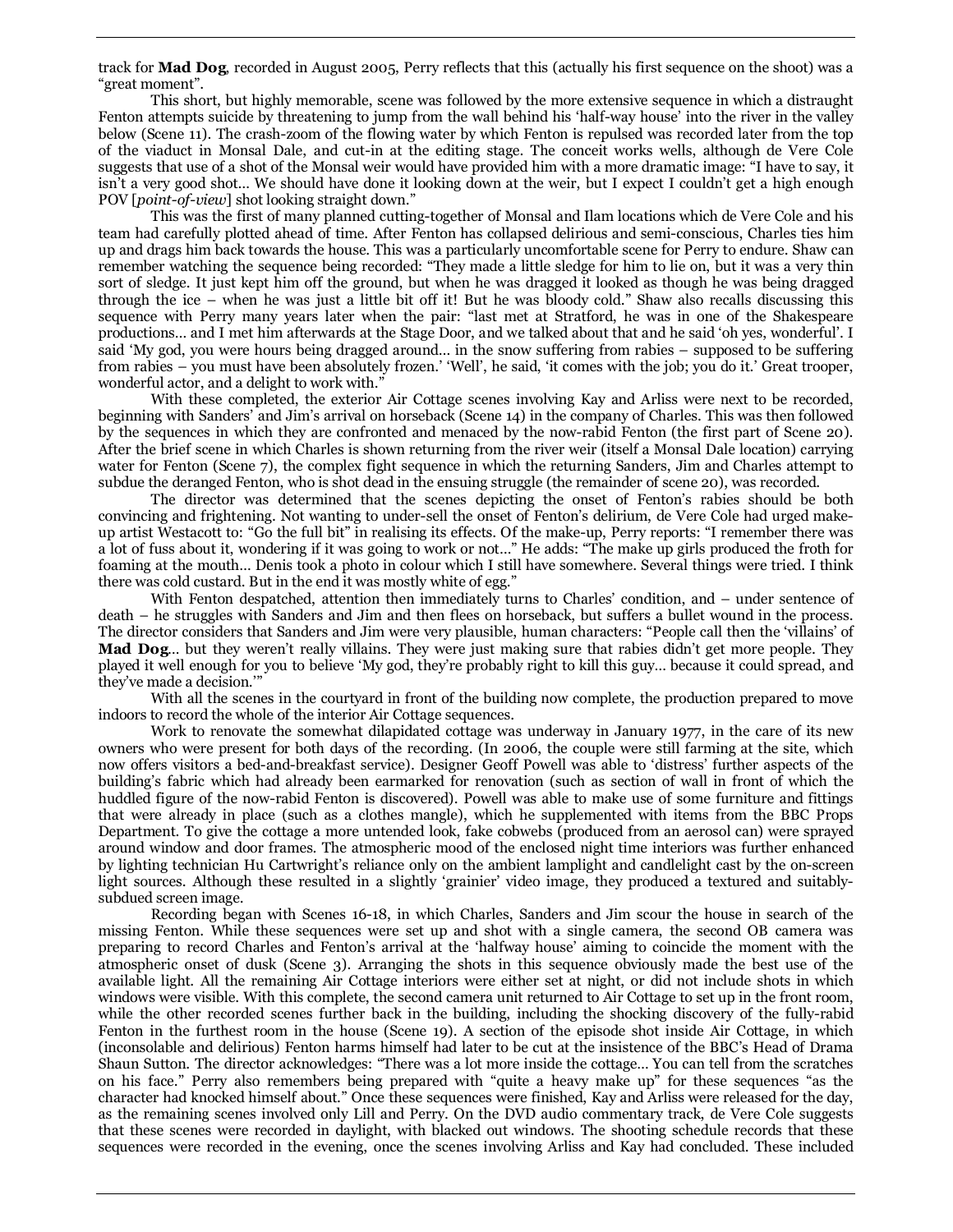Charles' and Fenton's discussions over supper, and the onset of his fever (Scene 4); his rejection of Charles' offer of water (Scene 8); Charles' efforts to discover the location of Fenton's home (Scene 10); and Charles' preparations to leave in search of 'help' (Scene 12). The last sequences to be recorded on Day Two were of the night-time onset of Fenton's delirium (Scene 5) – again lit only by the lamp that Charles' carries from his bedside.

#### **Sequence cut from the script**

One short speech by Heather Canning's character Ellen, which would have featured towards the finale of the episode, revealed a little more about her relationship with the impaired Ron whom Ellen has taken in to care for. These excised lines would have followed on from Charles discovery by Sanders' men as he prepares to depart from Ellen's farm. The cut lines, which Ellen delivers to Ron, are: "Do you remember the man who said you were too silly? Too silly to live? He wanted to shoot you. When your mother and father died. I said you'd survived them. You were a survivor. It made you special. [*She turns to look after the disappearing horsemen*] He's a survivor, Ron… God help him… [*An afterthought, even quieter*] God help us…". In October 2006, director Tristan de Vere Cole reflected that it was highly likely that this segment of the script was actually recorded on location in Ilam on 28 January 1977. "Cameras, cast and crew were already in place for the earlier part of the scene, and it would have taken very little time to allow a run-on", he suggests. "Although I couldn't swear to it, I think it's very likely that I'd covered those few lines." After Shaun Sutton's review of the initial edit, the director had faced the challenge that the episode might be under-length. However, the additional material recorded in March enabled the director to re-edit the episode to the fit the required slot exactly. In doing so, he thinks that he would have judged that Canning's final speech could be removed, because "the audience already had ample evidence that Ellen was an intelligent, warm, caring and sympathetic figure. They knew that she would not punish Ron for his unknowing act of betrayal." He adds that he "probably felt" that dwelling on those extra lines risked detracting from the momentum building up as the chase sequence began. The director's preference was to "crack on with the story."

For Day Three of the **Mad Dog** shoot, 29 January 1977, the production was joined by actors Stephen Bill (Ron) and Heather Canning (Ellen) – both of whom were only present for a single day of recording – and by stunt co-ordinator Max Faulkner, who would remain with the production for the rest of the shoot. Bill recalls the filming: "primarily for the sub-zero temperatures. I had bought a Commer Camper Van and this seemed the ideal opportunity to sleep in it and save money on my expenses. In the event I drove from London to a very icy Derbyshire, met up with everyone in a very cosy country hotel and immediately booked myself in! So I never ever slept in the camper van".

Recording began with second scene in the horseback chase sequence, involving Lill, Kay and Arliss. This (Scene 21) was recorded on the farm track behind Air Cottage, with Charles pulling up his horse, dismounting and slipping away on foot down a steep, snowy bank. This challenging descent was undertaken by Lill himself, although no doubt under the close supervision of Faulkner. On screen it appeared that Charles was racing away from Fenton's 'half-way house'. In reality Lill was approaching Air Cottage from behind.

After the short scene in which Charles first examines his gunshot wound in the small gully in the woods below and beneath Air Cottage (Scene 22), the first sequence involving Stephen Bill was recorded. This scene (Scene 41), in which Charles (wounded, exhausted and alone) collapses exhausted in the snow and is discovered by the simple-minded Ron, was set up in an avenue of trees between Air Cottage and Ilam Tops Farm. Shaw's script had included a voice-over by Fenton at this point, a repeat of the earlier line in which he had insisted to Charles that: "You'll lie down too, when the times comes." De Vere Cole ultimately judged that such a literal reinforcement of Fenton's prediction was unnecessary, and the voice-over was not included. The sequence concludes when Ron races off in the direction of a farm to 'tell Ellen' of his discovery, and Charles slips into unconsciousness. Both OB cameras were then moved to Ilam Tops Farm, only a few hundred yards away, where all of these scenes set at Ellen's residence were recorded.

Unlike the previous day's recording at Air Cottage, work at the farm began with the interior sequences. These were Scenes 42 and 44, in which Charles awakes to find himself chained up inside the barn and is quizzed by Ellen about his condition, before she concludes that the risk he poses is slight. Moving to the front of the farm, the next sequence was the one in which Ellen, interrupted by the arrival of Sanders' gang, attempts to redirect their search elsewhere (Scene 43, Faulkner's first on-camera scene, in which he appears as one of the horseback hunting party). The last in this section was Scene 45, in which Charles bids farewell to Ellen, promising to return, before he has to flee after Ron has unwittingly betrayed him to Sanders.

The owner of Ilam Tops Farm, James Burton, who continues to live and work at the property, recalled during a fan visit to the site in April 2003 that the BBC's catering van, which provided refreshments for all the cast and crew, was parked (just out of shot) in the front yard of his farm as the shoot continued.

At the end of Scene 45, an additional speech by Ellen present in the original script was not included in the finished episode. It is not known whether this brief segment was excised prior to the shoot, or was recorded but removed from the completed edit. At this point, Faulkner, Arliss and Kay would have been released to return to the hotel, as they were not required for the remainder of the day. What is clear is that none of the other sequences on the remainder of the shooting schedule following on from Scene 45 were recorded on Day Three. The sequence in which Charles stumbles across an empty barn and, hiding within it, tends to his wounded arm had been assigned for recording at Ilam. In early daylight, exterior shots were to show Charles leaving the barn (Scenes 25 and 27). These were to have been followed by an interior shot in which he is shown to awake from a night's sleep (Scene 26). The sequence was to have been completed by two further scenes (both set in the evening) which were to show him arriving at the barn the previous night (Scene 23) and then attempting to clean his wound (Scene 24). This entire sequence was later restaged at a location in Monsal Dale, but in a shortened form and without the implication that Charles rested in the building overnight. With these scenes left unrecorded, recording at Ilam was completed and the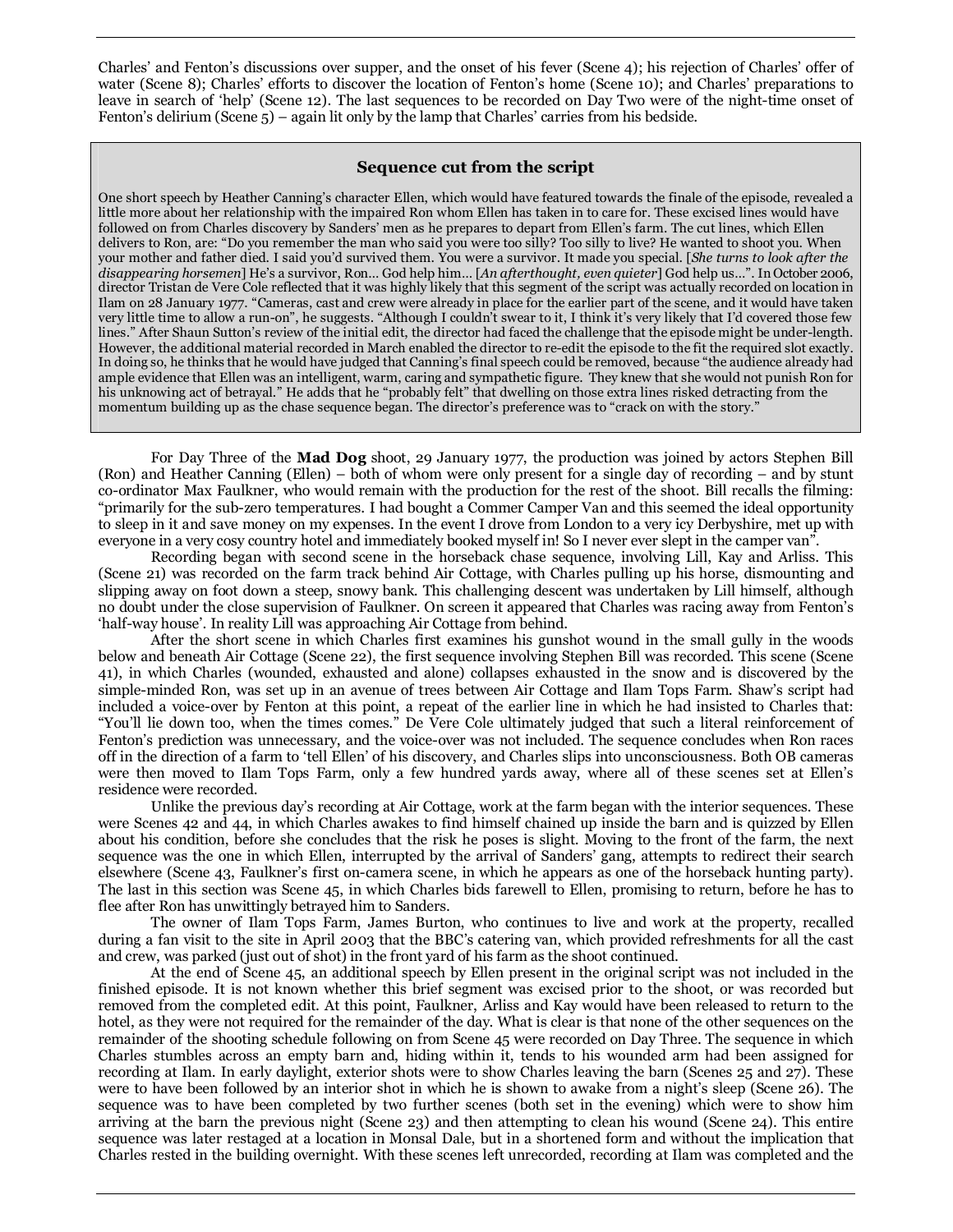unit concluded work for Day Three, preparing to begin again the following morning on a final two days of recording at Monsal Dale, just outside of Ashford-in-the-Water. With their contributions to the episode completed, both Stephen Bill and Heather Canning were released. Bill remembers that, in the bitter cold of that January evening: "I did require the services of the cast and crew to push-start [*the camper van*] before I could drive back to London".

## **Day Four: Relocating to Monsal for the final two days**

he recording schedule for the Monsal Dale sections of **Mad Dog** was extremely tight, with a complex range of scenes on the roster for the remaining two days. The weather with which the crew had to wrestle at Monsal was the most challenging endured at any of the episode's three locations. De Vere Cole's recee of the dale had In the recording schedule for the Monsal Dale sections of **Mad Dog** was extremely tight, with a complex range of scenes on the roster for the remaining two days. The weather with which the crew had to wrestle at Monsal was of hundred yards. The production unit worked its way around the Monsal valley, making use both of striking outdoor sites and buildings and residences that were rundown, derelict and abandoned. Today, Monsal has been significantly rejuvenated as a recreational and tourism destination, but in the late 1970s, the area still reflected the economic downturn that had followed the closure of the rail line in the Beeching Cuts. Fenton's house (Dean Cottage), for instance, was essentially in ruins, with a tree actually growing up through the roof of the house from the broken floor of one of the decaying rooms.

The tightness of the scheduled and the problems posed by the snow and icy cold meant that meticulous preparation was essential to a successful conclusion of the shoot. The director explains that if he was shooting: "a dialogue scene both cameras were working together, but if it was a landscape scene you would leap-frog, so that while you were shooting with one camera the other camera was moved across to the next location." De Vere Cole is clear that he and his production team had "planned it out thoroughly — and I think I was probably lucky, coming in at series three, because, I think, the engineers had, as far as they could, cracked the system of how long you could run an umbilical cord. And they were very good. And you planned it so that you had one camera up, let's say, doing the snow scene, and the other camera was down ready to start on the scene in the tunnel, let's say... So they were run [*like that*]. We started far out, if I remember rightly, and gradually worked our way backwards to the van. But, apart from the cold and the van — having to wait half-an-hour to warm things up and so on — I can't remember having disastrous stoppages or water in the line, or whatever."

The first scene to be shot on Day Four of the shoot, 30 January 1977, was Charles' rescue from an attack by wild dogs by the armed invention of Fenton. This was the first sequence to featured the 'mad dog' pack, which had been sourced and brought to the location by dog handler Sam Perrie. In earlier *Survivors* episodes, particularly the series one transition episode *Starvation*, the packs of apparently 'wild dogs' that the production had had to use had been an acute disappointment to the production team. For series three episodes, including *Law of the Jungle* the dogs on show had been much more menacing and threatening. De Vere Cole had earlier pressed Perrie to supply a much more varied and mixed breed pack than the one he ultimately supplied: "I, initially, was very disappointed with the pack that arrived. They had warned me, but I'd said 'look, I don't want a pack of the same sort of dogs  $-$ Rottweilers or Alsatians. I want a mixed pack… with big dogs and one or two yapping small ones, and some very frightening ones, and some mongrels.' And I was told, eventually, that 'we can't get that up here. There's this guy who's got these Alsatians.' I said, 'oh god, do keep trying', and I very reluctantly gave in to having, basically, an Alsatian pack." All the indications are that the canine co-stars of **Mad Dog** are the same ferocious creatures who earlier menaced Charles' group in *Law of the Jungle*.

"They were fine, coming down [*the side of the viaduct*], right at the beginning in the opening scene, but they weren't what I really wanted. The guy was good with them, but I would have loved to have had a much more mixed pack." Although he considered the composition of the pack a dent to the episode's credibility, de Vere Cole was broadly satisfied with his handler's on-set work: "He was good with them, and they did their stuff." He was pleased too with the work of his team in staging of Charles' dog bite, which he was able to edit together very convincingly.

After the scenes beneath the viaduct's arches, the crew relocated on top of the structure initially to record all of the shots filmed from that vantage point, namely: the aerial shot of Charles' fall from his horse in the initial dog attack (supervised or carried out by Max Faulkner); the classic image of the riders in pursuit of Charles, set on top of the rocky outcrop: "a true Western shot", in the director's judgement; and the episode's opening image of Charles' arrival in the valley on horseback;

De Vere Cole considered that: "to follow those opening titles, I felt you'd got to have something grabbing, really visual, really stunning to look at, or something dramatic. It wasn't particularly dramatic, but I thought it was a nice opening shot." Writer Shaw has strong memories of the moment: "I remember that scene so well, because I was standing up there behind the camera when it was recorded."

Recollections differ over the amount of planning that went into the tune that Charles is heard to whistle as he arrives in the alley – a very atmospheric sound in the empty, wintry setting. De Vere Cole recalls that the idea was first raised during preparations for the shoot: "I said to Denis during the rehearsals in London, 'we need you whistling or singing something here.' So he thought of something Welsh, and I said 'that's great!'. I said 'what we need here is this guy on his horse, in a very, very long shot, approaching in this wilderness, nobody around and then, when the dogs come, it's an impact." In contrast, Lill remembers that when, on location at Monsal Dale, he first put to use a Welsh song learnt from *Survivors*' director Pennant Roberts, the voice of a surprised director boomed out across the floor of the valley: "Who the hell is that whistling!?" To which Lill replied: "It's me, you fool! It's in the script!" Commenting on Lill's recollection in February 2006, de Vere Cole insists that he has no such memory, and observes wryly that: "no actor has ever called me a 'fool'… in my hearing!" Whatever the disagreement over its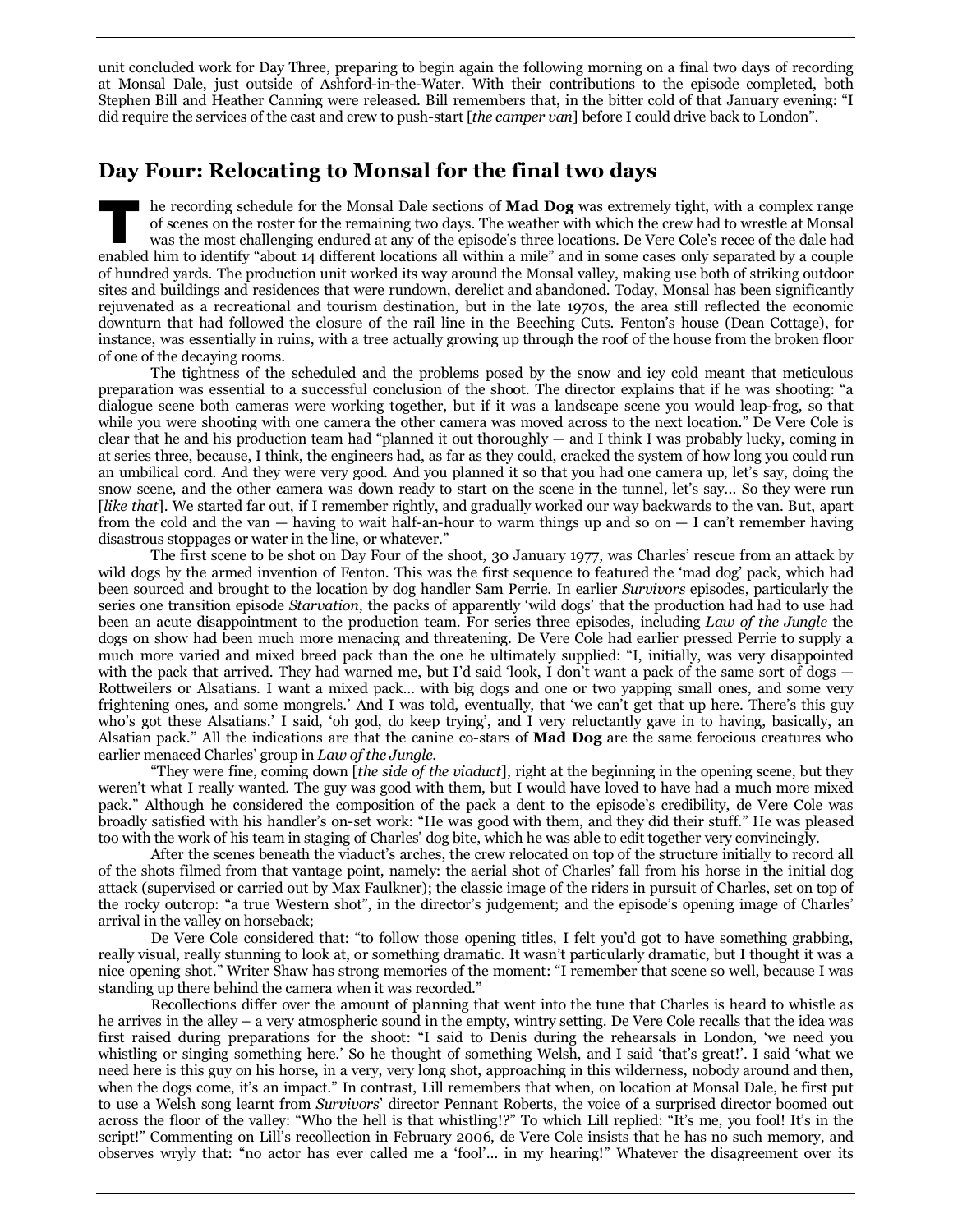origins, there's no question how effectively the evocative sound of the lone rider's whistle was recorded using a radio mic secreted in Denis Lill's costume. De Vere Cole is full of praise for the efforts of his sound technician: "That's not dubbed, that's Ian Leiper, the sound man. I'd said 'we just want to hear it distantly, and coming closer as he comes closer.'" While his crew then set to work setting up the scenes involving Charles' and Fenton's first conversations over a meal of roasted rabbit, de Vere Cole turned his attention to the sequences staged further along the valley in the environs of Netherdale Farm, which his second OB camera crew had already been preparing. Charles' descent down the hillside above the farm; his slide into unconsciousness in the barn; his discovery by the young girl and his flight from the building in the direction of the river, were all recorded in sequence.

Scriptwriter Don Shaw's young daughter Jane Shaw appears in one brief scene, shot in the interior of one of the barns at Netherdale Farm (the main location used on the filming of *The Watercress Girl*) as a farmer's daughter who finds the collapsed and unconscious Charles, but who runs off to raise the alarm when he wakes and gently questions her. Her father reports that Jane enjoyed being in the episode, but was dismayed by de Vere Cole's insistence that she appeared mucky-faced: "Her memories are of waiting a long time before being called by the director… for her scene with Denis Lill." As de Vere Cole notes in his 1985 book *A Guide for Actors New to Television* (Nadder: Shaftesbury, ISBN 0-0906540-70-4) such waiting periods for actors were an unavoidable component of an efficient production process, and provided the Production Manager the flexibility to: "anticipate all problems, and cover for all eventualities, especially the weather." Having actors on stand-by means that they could be used at shortnotice, if light conditions changed or a technical problem was delaying a scene elsewhere. As a result, an actor: "may well be called for Make-Up and Costume at 6.00am and then not work until after lunch, or even not at all that day. This is not necessarily bad organisation – it is playing safe."<sup>1</sup> When she was called, her father recalls that: "She hated having her nose made up to look as though it has not been cleaned properly." Her later memories were more positive: "She was pleased once to receive half-a-crown in royalties from the episode's sale to Hong Kong." After the release of the *Survivors*' series three DVD set in November 2005, Shaw reported that his daughter, now 37, was: "delighted to show her friends her post-holocaust lifestyle as a seven year old dirty-nosed little girl!"

The director and the second OB camera then returned to the top of the viaduct to record Charles' and Fenton's discussions; Charles discovery of his potential rabies infection; and the second attack by the dog pack – this time from two directions: along the viaduct, and from within the railway tunnel, replete with a stunning collection of stalactites (the tunnel entrance has more recently been completely sealed). The line had been the main rail link between London and Manchester, with Monsal Dale having its own station, until the line was shut in the infamous round of Beeching Cuts of the 1960s. During the audio commentary for the series three DVD release, the director wondered if the small railway hut used to stage Charles' and Fenton's first debate about the likely fate of humanity was one of set designer Geoff Powell's creations. However, the remnants of the structure's concrete base still in evidence today are confirmation that this was a real-life hangover of the line's glory days.

For the sequence in which the dog pack attacks for a second time, the director was keen to extract maximum value from his canine performers: "I did warn the cameramen, when we were outside the tunnel, and they were charging out and [*Charles and Fenton*] were throwing meat and shooting them, to 'keep going with the VT [*videotaping*]… If I shout "cut" because I can't see what's going on, and there are two dogs fighting, let's keep going.' And we did have one [*moment*], I think it was only about two seconds on the screen, when two of the dogs were fighting each other outside the tunnel, and that was great."

To depict the corpses of the dogs shot by Fenton and Charles, the production hired a vet to temporarily sedate the animals. De Vere Cole was clear this was a necessary measure: "A vet came along and gave them an injection… And that's good, because (a) he's making sure that it's done properly, and (b) it looks right, and everybody's happy." Recording for Day Four concluded with Charles' and Fenton's discussions inside the wooden hut. Once again, this made sound practical sense – and insurance against the possible loss of sufficient natural light by this point in the shooting day.

Day Five, 31 January 1977, the concluding day of the (original) **Mad Dog** shoot, got underway with the two scenes set at the Monsal weir: Charles fetching the water from just below the weir (Scene 6); and then the sequences showing Charles, Sanders and Jim fleeing from the rabid Fenton, now ill at his 'half-way house', and arriving at the weir's edge (Scene 20). The recording schedule suggested that Fenton might be included in the flight sequence, and Perry was available on-site, but de Vere Cole opted instead to rely upon the sound of Fenton's moaning brought over from the previous scene to evoke a sufficient sense of menace.

Next to be recorded was the hillside sequence above the viaduct, the scene in which Charles' learns of Greg's earlier visit and agrees to travel to Fenton's 'half-way house'. As the crew set up for this scene, the weather turned sharply: it began to snow heavily.

De Vere Cole remembers that the crew: "went up there and everybody said [*looking at the snow*] 'oh dear.' And I said 'god, no  $-$  let's shoot.' Now, the one thing you worry about when you've got something like snow  $-$  even more than rain — is that if you want to cut-in close-ups, after you've done the wider travelling shot to begin with, is it still going to be snowing in an hour's time when you get down to them? That's where you're really taking a risk. And I think if you look at Charles and Fenton in the snow, the wide shot's great and Ian Leiper's sound is very good, and if you look at some of the closer shots in the end — and there are very few, deliberately — you will notice that the snow is not falling as thick as it was to begin with. But there was no question of waiting. One didn't do a David Lean and wait for four months for the storm to come up, as in *Ryan's Daughter*. You went out, and if it was raining, you shot.

 $\overline{a}$ 

<sup>1</sup> In August 2005, Denis Lill was unable to attend the *Survivors* series three DVD studio day, and so did not take part in the audio commentary of **Mad Dog** because he was on 'stand-by' for the ITV series *The Royal*, in which he has a recurring guest role. It is not known if he was called before the cameras on the day in question, or remained unused.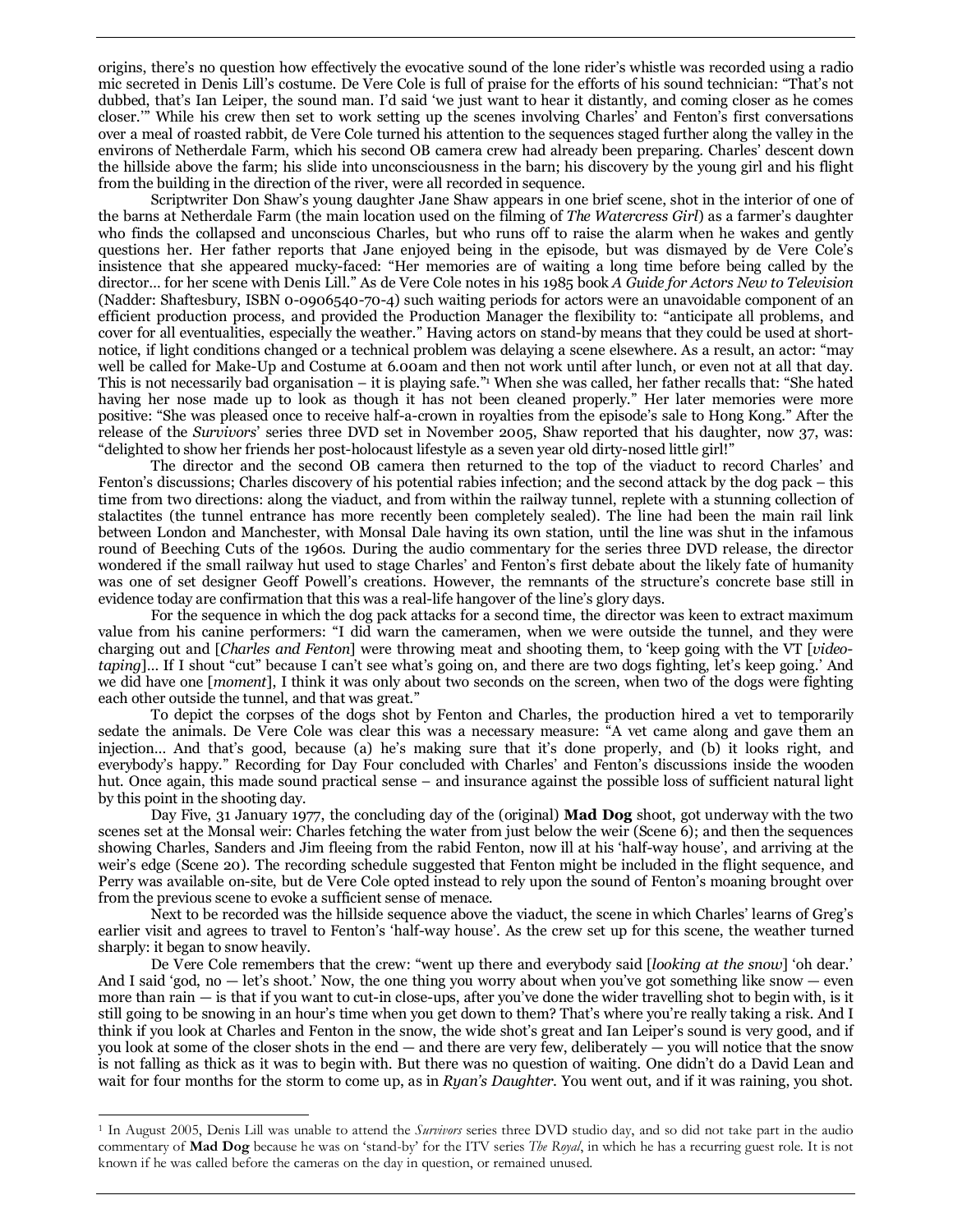And if it was snowing, you shot." The sequence in the driving snow was bitterly cold for the two actors involved. Perry remembers: "They usually have blankets standing by for that kind of thing. There are members of the crew who dash after you as soon as you've stopped filming and throw things over you — and your horse! — and then take them away again before you're on to the next take."

Perry recalls that the following sequence (Scene 47), in which Sanders, Jim and Phil jumped the drystone wall in pursuit of the escaping Charles: "was quite an occasion on the location". By the time recording began on this sequence, the snow had subsided completely. The scene, in which Charles' 'double' effects a fall from his horse as he jumps the wall, was the hardest single stunt in the episode. Lill remembers that there was "some good stunt work" co-ordinated and executed by Max Faulkner. Faulkner's strongest memory of the **Mad Dog** shoot is that many of the stunts for which he was responsible were hard going on the stunt men involved. He recalls that: "a number of people had bad falls in riding sequences." However, with the majority of Charles' horseback scenes performed by the actor himself, Lill quite rightly considers: "I was rather good in that episode, I thought, on a horse." What made the wall jumping sequence difficult was the varied riding skills of the assembled actors. De Vere Cole reflects that: "what was difficult was that some of the actors were very good on horses, and others were competent, but did not always find their mounts to their liking." Perry can remember Kay "setting his horse at a drystone wall and she wasn't a very keen jumper." After several unsuccessful takes, de Vere Cole agreed that several stones should be removed from the top of the wall to make the jump less challenging for Kay and his horse. With a combination of judicious framing and careful editing, the scene was completed to the director's satisfaction.

The crew now moved back to the valley floor, to record scenes at Upperdale House – the farm where Charles first encounters Sanders and Jim at work on the roof as he searches for medical assistance (Scene 13). The unit then moved to Dean Cottage and its surroundings to record the sequence in which Charles discovers Fenton's home from which he hopes to retrieve the vital notes (Scenes 35-36). Next was the celebrated scene in which Charles plunges into a freezing cold and fast flowing river, and wades out to hide beneath a road bridge, as the dog pack returns to menace him for a third and final time (Scene 37).

Lill remembers that the sequence was a particular challenge. De Vere Cole recalls that the set-up: "was covered with safety measures, but nobody was doubling for him." Lill watched: "the men putting out ropes across the river to stop me being swept away. It was winter and the river quite full flowing! And I remember saying to them: 'There's no way you're going to get me in there!'". Lill reveals that he spoke with members of the crew (out of the hearing of his director) and got their agreement to find reasons to delay the shoot until the flow of the river eased. The sequence was finally shot, and in all likelihood only once. De Vere Cole was particularly pleased to capture on camera the image of a lone Alsatian plunging into the water to momentarily close in on Charles before Sanders' gunshot causes the pack to flee.

On the recording schedule, the final sequences set to be recorded on the original **Mad Dog** were the ones in which Charles steals and rides off on Phil's bike (Scene 28) and then, after suffering a puncture, disposes of the bicycle behind a dry-stone wall (Scene 30). The first of these, which included Faulkner's only dialogue scene in the episode, was staged at Riverside Farm (located on the roadway between the river bridge and the viaduct); while the second was recorded just above the crossroads in the heart of the valley.

Even in the best of weather conditions with a summer-length shooting day it would have been difficult to have completed the recording on so mobile and complex an episode in the time available. But while de Vere Cole had kept to his schedule for the Severn Valley and Ilam sections of the shoot, circumstances at Monsal ultimately made it impossible to complete the episode as intended in the allotted time. De Vere Cole rethought his final sequences to get the best coverage possible before calling an end to the shoot as light failed. The crew then packed up for a return to London. The scanner van and twin cameras were next scheduled to begin a shoot on  $\overline{\gamma}$  February for the episode *Bridgehead* (which would contain several continuity references to Charles' Peak District adventures) under the direction of George Spenton-Foster. However, within a few weeks, de Vere Cole would return to Monsal Dale with *Survivors*' OB unit to carry out a further two-day shoot on **Mad Dog**.

## **The first** Mad Dog **edit**

etween 7-9 February 1977, de Vere Cole and his editor put together what they intended to be their final cut of the programme, completing the 'sypher dub' (polishing the episode's sound track) on 11 February. With no incidental music to add and no 'special effects' to be integrated, the additional features were few – one etween 7-9 February 1977, de Vere Cole and his editor put together what they intended to be their final cut of<br>the programme, completing the 'sypher dub' (polishing the episode's sound track) on 11 February. With no<br>incide outcrop.

De Vere Cole arranged a screening of his episode for the head of the BBC Drama Department Shaun Sutton, who congratulated him on a job well done but who insisted that cuts be made to the sequences in which a rabid Fenton is shown to succumb to his worsening infection. The edits that Sutton required impacted on the running time, and – when combined with the shots that de Vere Cole had been unable to complete – meant that the episode was now at serious risk of being under-length. Shaw was aware that: "The bad weather meant that some scenes had to be remounted." The director is clear that both factors led to the need for a further shoot: "It was a mixture. When we showed… the Head of Series at the time was Shaun Sutton, a great guy... He'd been a writer, a director and he was somebody who you really appreciated. When you had completed your video editing, you would go to the Head of the Department, which was Shaun in this case, with the producer, Terry Dudley. He would look through it with you, and he might have some notes: 'I think that's boring, that bit there, can't we cut that down. Are you over-running? Well, fine, let's cut that bit. Oh, you're under-running, I suppose we'll have to keep it.' There's a discussion afterwards,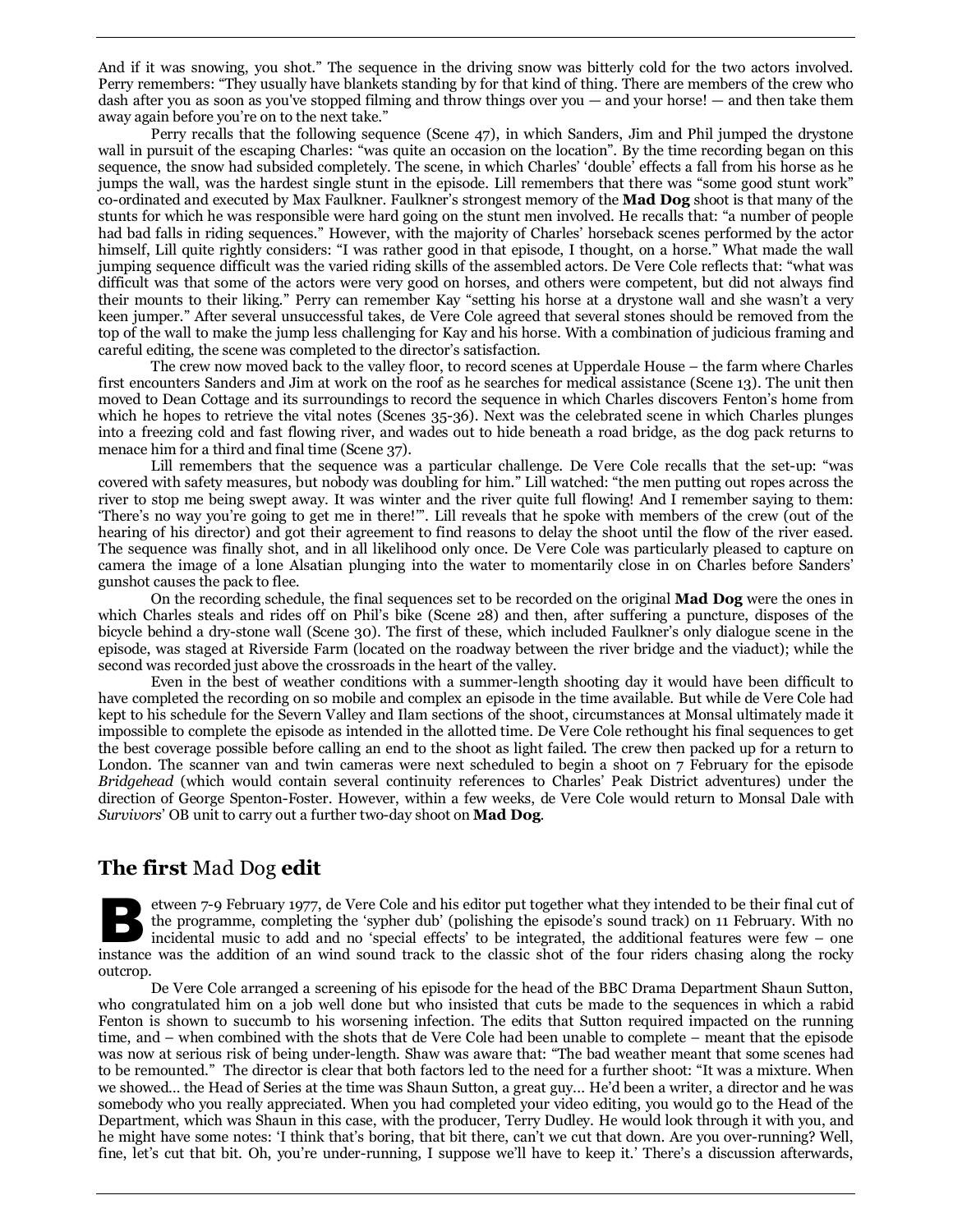[*with insights*] from a fresh pair of eyes, who's a professional, saying 'I think this is bloody boring', or 'that's excellent.' Now, Shaun, at the end said, 'fantastic, brilliant — but I'm sorry, the rabies is too frightening. We can't have that.' I said, 'oh, come on Shaun. This story is about rabies. We want to frighten people, it's going to be doing good.' 'I'm sorry', he said, 'I can't allow you to put it out like that. You're going to have to cut this bit, that and the other' — because Morris had done a great job with the foam, and we all knew it looked really good, and it was absolutely right! So we had to cut some. That was the main reason for going back and re-shooting — he wouldn't allow it to go out as we had put it together."

For de Vere Cole: "In a way, it was to my advantage, because I could polish certain things in the reshoot. I don't know how much we cut? I would have thought we cut, probably, a couple of minutes — which doesn't sound very much… but it all adds up. The one sequence I would have liked to have re-shot was when they were outside [*Air Cottage in*] Ilam, and Bernard Kay and Ralph Arliss's characters realise that Denis Lill might have got rabies, and they try and shoot him, and he gallops off. That was not entirely satisfactory, but I couldn't re-shoot that in the time I was given…!"

#### *Play for Today:* **PQ17**

**Mad Dog** would not be the last time that Tristan de Vere Cole would direct Denis Lill in a major role. The director recalls: "I had a very good working relationship with Denis and asked him to play the lead in a 1979 film about the convoy PQ17." This BBC *Play for Today*, scripted by Roger Milner, dramatised the real-life story of a doomed World War II naval convoy that had set sail in June 1942 to bring vitally needed supplies to the beleaguered Russians. When the British Admiralty received (what proved to be inaccurate) intelligence that the convoy was shortly to be attacked by a large German seaborne force, led by the battleship *Tirpitz*, the order was given for PQ17 to scatter. De Vere Cole explains: "*Tirpitz* was the finest battleship ever built; completed in 1939, she was state of the art." The decision sealed the fate of many ships in the convoy, which – now unprotected – were picked off and sunk, with great loss of life. Lill was to take on the role of Jack (Jackie) Broome, Royal Navy Commander of the convoy. De Vere Cole remembers: "Unfortunately, the production was cancelled a few days into the shoot by a general BBC electricians' strike." The play was subsequently remounted and broadcast in 1982, with Richard Briers taking over the role of Broome, and Frank Cox taking over the director's chair. Already cast by de Vere Cole, *Doctor Who*'s Patrick Troughton (who guest-starred in the second series *Survivors* episode *Parasites*) co-starred, along with his son Michael, while Innes Lloyd (with whom Don Shaw and de Vere Cole had worked previously) served as producer.

For the director, it was still a frustrating process: "Absolutely, but these things happen, and with somebody like Shaun… he did it so nicely, and I appreciated what he was saying. In fact, my wife's got some friends — funnily enough [*their son*] Jason, now works at the BBC — and apparently, he was about eight when this went out, and he just literally couldn't face it, and hid behind the sofa in the best *Doctor Who* tradition. It was frightening to a lot of people even when watered down."

Producer Terence Dudley gave the go-ahead for an additional two days of OB recording on **Mad Dog**, which was quickly scheduled in the next available production window for 12-13 March. Although de Vere Cole had been tasked with "toning down the representation of rabies", it was decided not to return to Ilam to re-record any of the scenes involving the onset or development of Fenton's illness. Instead, the 'offending' rabies sequences would be reedited and the shortfall in running time made up from extra footage recorded at Monsal Dale. On a standard *Survivors*' shoot, close to half-an-episode's footage might be recorded over a two-day period, especially with the advantages of the improved weather and longer daylight hours offered in early Spring. However, as both days of the **Mad Dog** re-shoot were shortened by a three to four hour travel time (London to the Peak District on the morning of day one; the return leg in the evening of day two) the available shooting time was much reduced. Nonetheless, the extra recording time would still have a significant knock-on effect for production on the series. With the schedule so tight, the remount on **Mad Dog** would ultimately mean that the thirteenth planned episode of the series, entitled *Black Start*, would be cancelled before a draft had been completed or the episode itself entered pre-production. The appalling (if entirely appropriate) weather conditions experienced in the last week of January  $1977 -$  which helped to make **Mad Dog** so evocative — would have an ironic and unintended consequence: the third series of *Survivors*  was one episode shorter than either of its predecessors.

#### **The** Mad Dog **re-mount**

etails as to precisely which Monsal Dale scenes were either re-recorded or staged for the first time during the re-mount for **Mad Dog** are far sketchier than for the original shoot. It does seem clear that Morris Perry was not required to reprise his role, and it is certain that Denis Lill was present on both days – although his own etails as to precisely which Monsal Dale scenes were either re-recorded or staged for the first time during the re-mount for **Mad Dog** are far sketchier than for the original shoot. It does seem clear that Morris Perry was is so many years ago now… and maybe, in fact, I wasn't involved in that?" Precisely which other actors were recalled is not known. De Vere Cole remembers: "We had decided what shots had to be removed and I had worked out what new shots were needed to make the various scenes work. As I recall continuity was not difficult to pick up as we could see on video what we needed to match." Despite the imminent arrival of Spring at the time of the re-mount: "I don't remember the change in weather being a problem." Many of the episode's original production crew returned to Monsal Dale, although there were a number of significant changes – a reflection of the competing commitments of various BBC staff members. With Elsbury unavailable, the role of production assistant was taken on by Jean